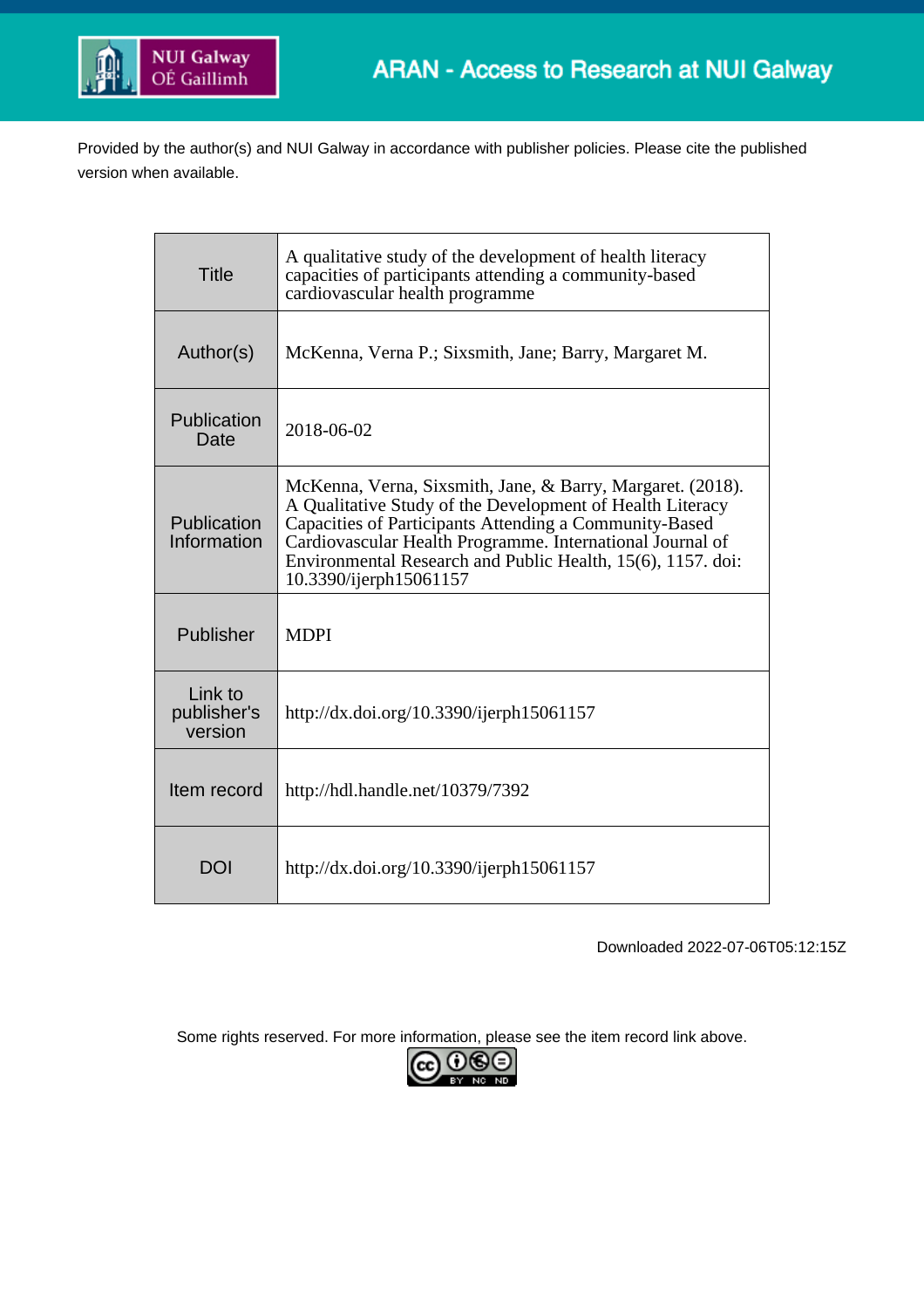

International Journal of *[Environmental Research](http://www.mdpi.com/journal/ijerph) and Public Health*



# *Article* **A Qualitative Study of the Development of Health Literacy Capacities of Participants Attending a Community-Based Cardiovascular Health Programme**

# **Verna B. McKenna \* [ID](https://orcid.org/0000-0002-3402-3871) , Jane Sixsmith and Margaret M. Barry**

Health Promotion Research Centre, Discipline of Health Promotion, National University of Ireland Galway, H91 CF50 Galway, Ireland; jane.sixsmith@nuigalway.ie (J.S.); margaret.barry@nuigalway.ie (M.M.B.) **\*** Correspondence: verna.mckenna@nuigalway.ie

Received: 20 April 2018; Accepted: 30 May 2018; Published: 2 June 2018



**Abstract:** Health literacy is a critical determinant of health, which can empower individuals and lead to engagement in collective health promotion action and is also a crucial component in the self-management of illness. The current study moves beyond a focus on functional health literacy and presents findings from a longitudinal qualitative (LQ) study consisting of three phases. This paper presents findings from the second phase of the study, which assessed the development of health literacy capacities of individuals attending a structured cardiovascular risk reduction programme in Ireland. The study objectives were to: explore perceptions of changes in interactions and information exchange within health consultations; identify the facilitators associated with changes in health literacy capacities; assess developments in engagement with broader contexts for health literacy capacities. A LQ study design was undertaken, which employed repeat interview methodology with 19 participants (aged 36–76 years) 12 weeks after beginning a structured cardiovascular risk reduction programme. Health literacy levels were assessed using the HLS-EU 47 item instrument in phase 1 (68% limited health literacy (HL), 32% adequate health literacy). A semi-structured interview guide, (informed by Sørensen's conceptual model of health literacy), was used to explore the development of health literacy and to identify changes in knowledge, attitudes and experiences over time. Thematic analysis was used, informed by aspects of Saldaña's framework for longitudinal qualitative data analysis. All participants reported having acquired increased understanding of issues relevant to their health and self-care. Participants described health literacy capacities that incorporate aspects of all levels of health literacy (functional, interactive and critical). Core themes were identified corresponding to changes in these levels: re-engagement with health information and increased understanding of risk and protective factors (changes in functional health literacy); changes in interactions with healthcare providers (HCP) (changes in interactive health literacy); enhanced psychological insights and understanding the broader determinants of health (changes in critical health literacy). Findings support the development of health literacy capacities across the functional, interactive and critical health literacy domains. Participants are capable of locating responsibility for health beyond the individual level and are making sense of knowledge within their own social contexts. Individuals, regardless of their initial health literacy levels, are capable of engaging with broader issues that can impact on their health and can be supported to develop these critical health literacy capacities.

**Keywords:** health literacy; critical health literacy longitudinal qualitative research; determinants of health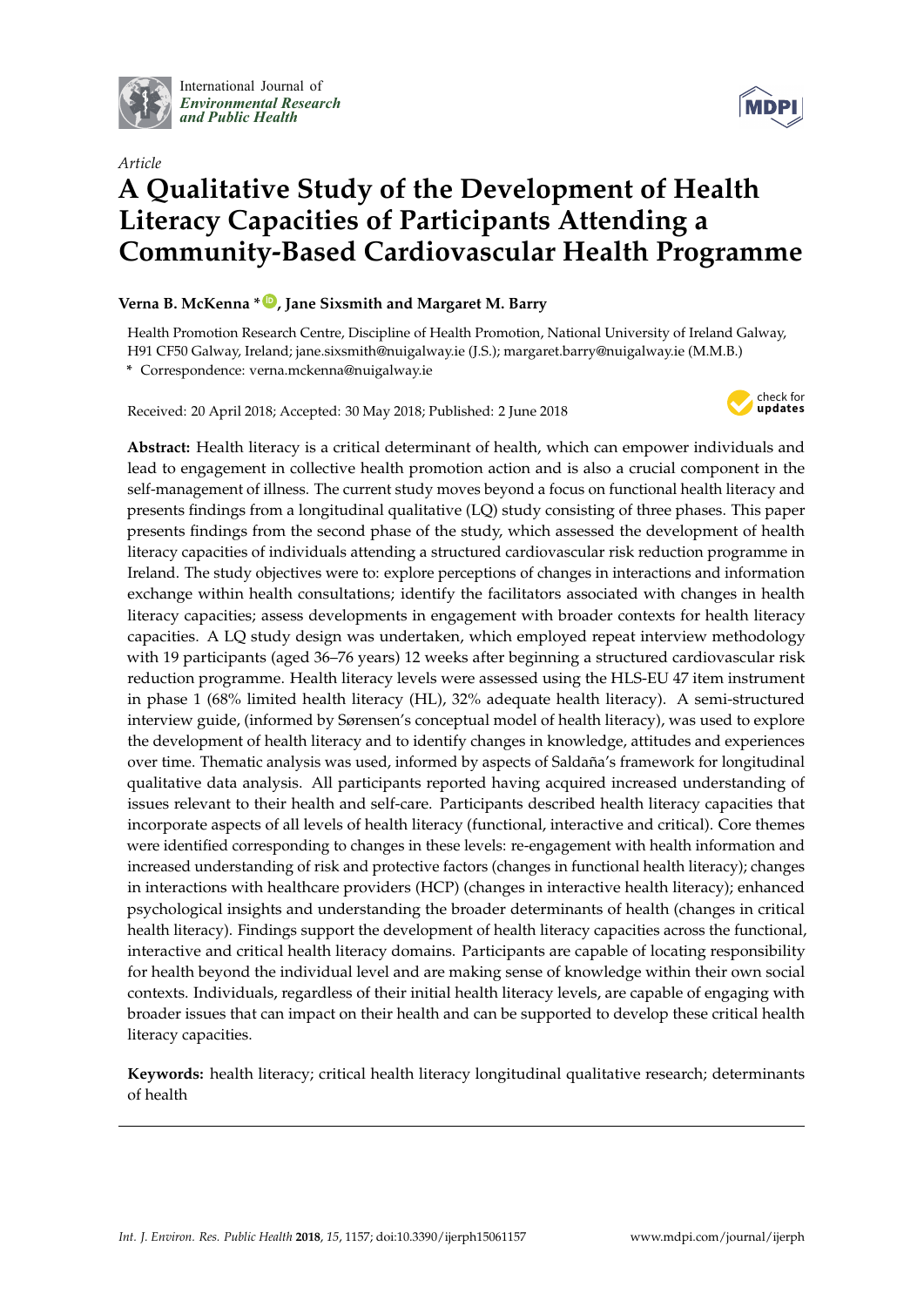## **1. Introduction**

Health literacy is a critical determinant of health that can empower individuals and lead to engagement in collective health promotion action [\[1\]](#page-17-0). It is also a crucial component in the self-management of illness [\[2\]](#page-17-1). Regarded as an asset, it is seen as central to lifelong engagement with health, building cognitive and social skills as well as the motivation necessary to navigate healthcare systems, disease prevention and health promotion throughout the life course [\[3–](#page-17-2)[5\]](#page-17-3). While there is increasing recognition of the need to support the development of individuals' health literacy capacities and minimise environmental demands in both healthcare and broader societal contexts [\[6–](#page-17-4)[12\]](#page-17-5), there is still relatively little known about the barriers and facilitators in this process [\[13,](#page-17-6)[14\]](#page-17-7). Research has highlighted the need to move beyond a focus on functional health literacy capacities in order to gain a greater insight into how the social and cultural context of individuals' lives can facilitate the development of health literacy capacities, [\[12,](#page-17-5)[15,](#page-17-8)[16\]](#page-18-0). Some recent studies have examined this in adult-based educational settings [\[17](#page-18-1)[,18\]](#page-18-2). This paper draws on the health literacy model developed by Sørensen et al. [\[5\]](#page-17-3) to explore the different dimensions of health literacy within healthcare, disease prevention and health promotion settings. In this study, health literacy is defined as being' linked to literacy and entails peoples' knowledge, motivation and competencies to access, understand, appraise, and apply health information in order to make judgements and take decisions in everyday life concerning healthcare, disease prevention and health promotion to maintain or improve quality of life during the life course' [\[5\]](#page-17-3). The current study addresses health literacy 'capacities', which refer specifically to the skills, abilities and potentialities of individuals to effectively access, understand, appraise and use information [\[6](#page-17-4)[,19](#page-18-3)[,20\]](#page-18-4). This definition aims to capture and embrace the depth of health literacy as an asset.

Increased insight is needed into how the development of health literacy capacity can be facilitated. The current study sets out to do this and presents findings from a longitudinal qualitative study, consisting of three phases (see Table [1](#page-2-0) below), which examines developments in the health literacy of individuals over time. This study entails an in-depth qualitative exploration of the development of health literacy over time for a group of individuals managing their health and illness in the context of their everyday lives. There is a paucity of such longitudinal qualitative studies in the current health literacy literature.

<span id="page-2-0"></span>

| <b>Time Points</b>                          | Sample          | Methods                                    |  |
|---------------------------------------------|-----------------|--------------------------------------------|--|
| Phase 1: (Baseline: Beginning of programme) | 26 Participants | HLS-EU survey and interview completed [21] |  |
| Phase 2: (End of programme @12 weeks)       | 19 Participants | Interview completed                        |  |
| Phase 3: (One-year follow-up @12 months)    | 17 Participants | HLS-EU survey and interview completed [21] |  |

**Table 1.** Overview of timeline, sample and methods for overall longitudinal qualitative study.

This study makes an important contribution to the field of health literacy research as it is a qualitative in-depth and longitudinal study that follows individuals over time to examine developments in health literacy as they manage their health and illness in the context of their everyday lives. Findings from the first phase have been previously reported [\[22\]](#page-18-6) and indicated a high level of limited health literacy for the population sample (65%). Both psychological factors, including perceptions of control and confidence in managing health, and structural factors such as access to health services and the impact of urban/rural environments, were found to impact on individuals' use of health literacy capacities. Relationships with healthcare providers, mainly the general practitioner (GP), and the quality of that relationship, were also identified as being crucial in using health literacy skills. This paper presents on the second phase of the study, which assesses the development and perceptions of changes in health literacy capacities of individuals attending a structured cardiovascular risk reduction programme. The study aim was not to evaluate the impact of the programme per se. Rather, the programme was used as a 'vehicle' to engage individuals as they managed their health and illness over a 12-month period. The study objectives were to: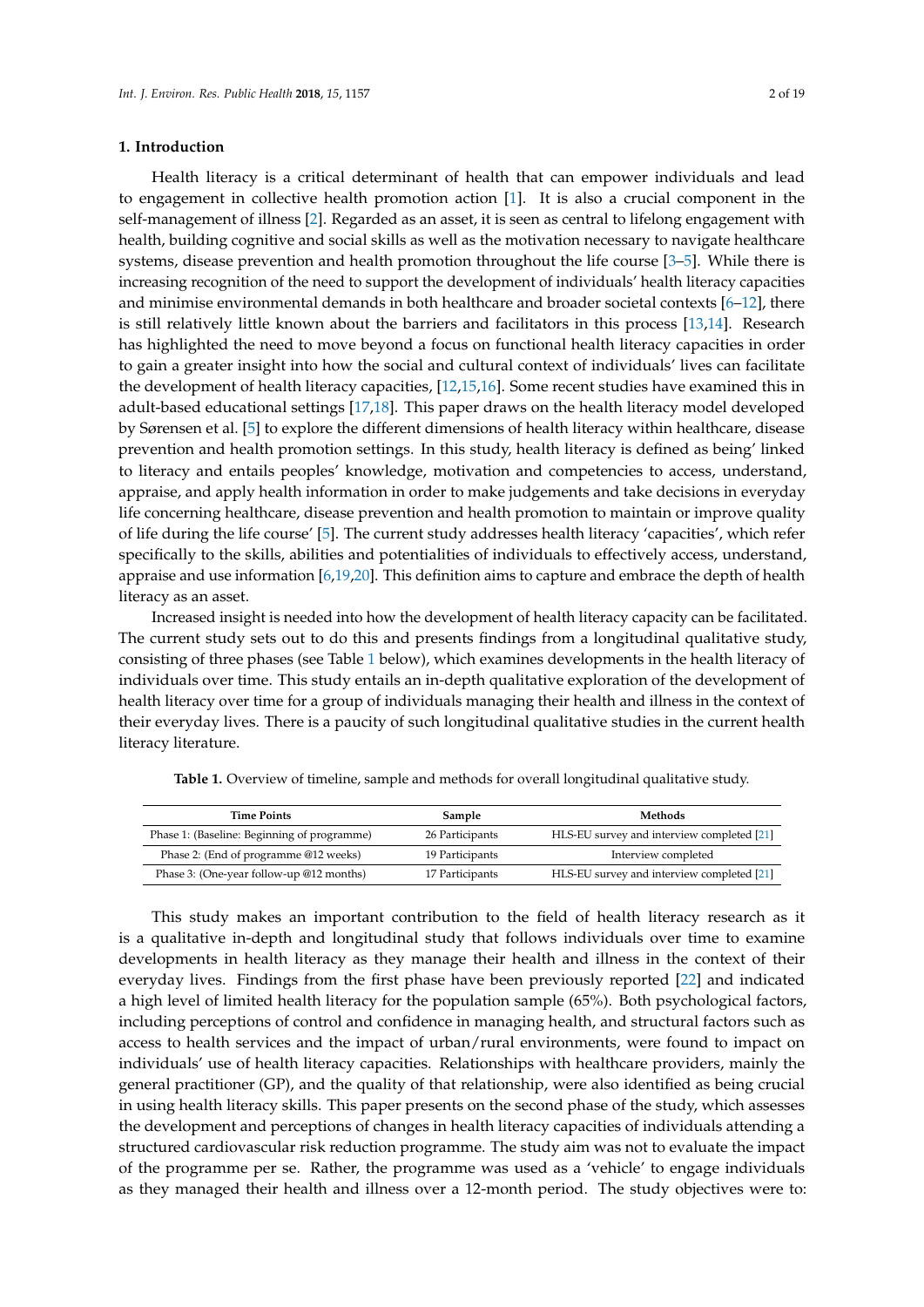explore perceptions of changes in interactions and information exchange within health consultations; identify the facilitators associated with changes in health literacy capacities; assess developments in engagement with broader contexts for health literacy capacities.

#### **2. Methods**

# *2.1. Study Design*

This paper describes phase two of a longitudinal qualitative study design, which employed repeat interview methodology at three separate time points (see Table [1\)](#page-2-0) to examine developments in the health literacy of individuals over time. Findings from time point 2 (T2) are outlined in this paper.

#### *2.2. Participants*

In this study, purposeful sampling was employed in order to select individuals attending a community-based structured cardiovascular risk reduction programme. Purposeful sampling is used in qualitative research to select individuals/sites for study that can purposefully inform an understanding of the research problem and central phenomenon in the study [\[23\]](#page-18-7). The sample in this study were selected in order to obtain the views and experiences of people with a range of risk factors for cardiovascular disease, as well as those with established disease (see Table [2\)](#page-4-0). Twenty-six individuals were interviewed in phase one and nineteen of these were subsequently interviewed again at the 12-week point due to attrition of seven participants. The 12-week programme integrates the care of individuals with established heart disease and those at high multi-factorial risk of developing the disease, into a local community-based programme [\[24\]](#page-18-8) that was originally developed at Imperial College London following the EUROACTION trial [\[25\]](#page-18-9). The programme is delivered by a multidisciplinary team comprising nurse specialists, dieticians and exercise specialists and incorporates weekly group exercise classes and educational workshops. The workshops address a range of topics including the risk factors for coronary heart disease and stroke, healthy eating, alcohol use, weight management, physical activity, stress management, food labels, maintaining change and cardiac medications. Participants also have weekly meetings with the multidisciplinary team [\[24\]](#page-18-8). Initial recruitment took place in conjunction with the programme nurse, who identified individuals who were cognitively able to participate and were able to communicate through the English language. A unique feature of the programme is that the partners of referred patients are also invited to complete the programme, and three partners were included in phase 2 of this study. Recruitment for this study took place between May 2014 and March 2015.

## 2.2.1. Profile of Study Participants

All of the participants (*n* = 19) had completed a 12-week cardiovascular disease (CVD) risk reduction programme and were referred through various pathways including general practice and hospital departments such as cardiology, stroke, and endocrinology. Participants had a variety of risk factors including hypertension and elevated cholesterol and many were also overweight or obese. In addition the majority of participants had experienced one or more of the following conditions: established heart disease (stents fitted), heart failure, type 2 diabetes, cardiac arrhythmia and stroke. Participant characteristics, including health literacy levels recorded at phase one, are summarised in Table [2.](#page-4-0) The raw scores of the general health literacy index are categorised to denote the following levels of health literacy: inadequate, problematic, sufficient and excellent health literacy. In this study these were further combined to yield scores for limited (inadequate and problematic) and adequate (sufficient and excellent) levels of health literacy. The limited level of health literacy reported here (68%) is significantly higher than levels reported in the overall European Health Literacy survey (47%) and in the Irish sample of the European survey (40%) [\[2](#page-17-1)[,26\]](#page-18-10). These findings correspond with those for population subgroups with lower education and social class levels, and higher rates of disease and health service use, which is consistent with this participant profile.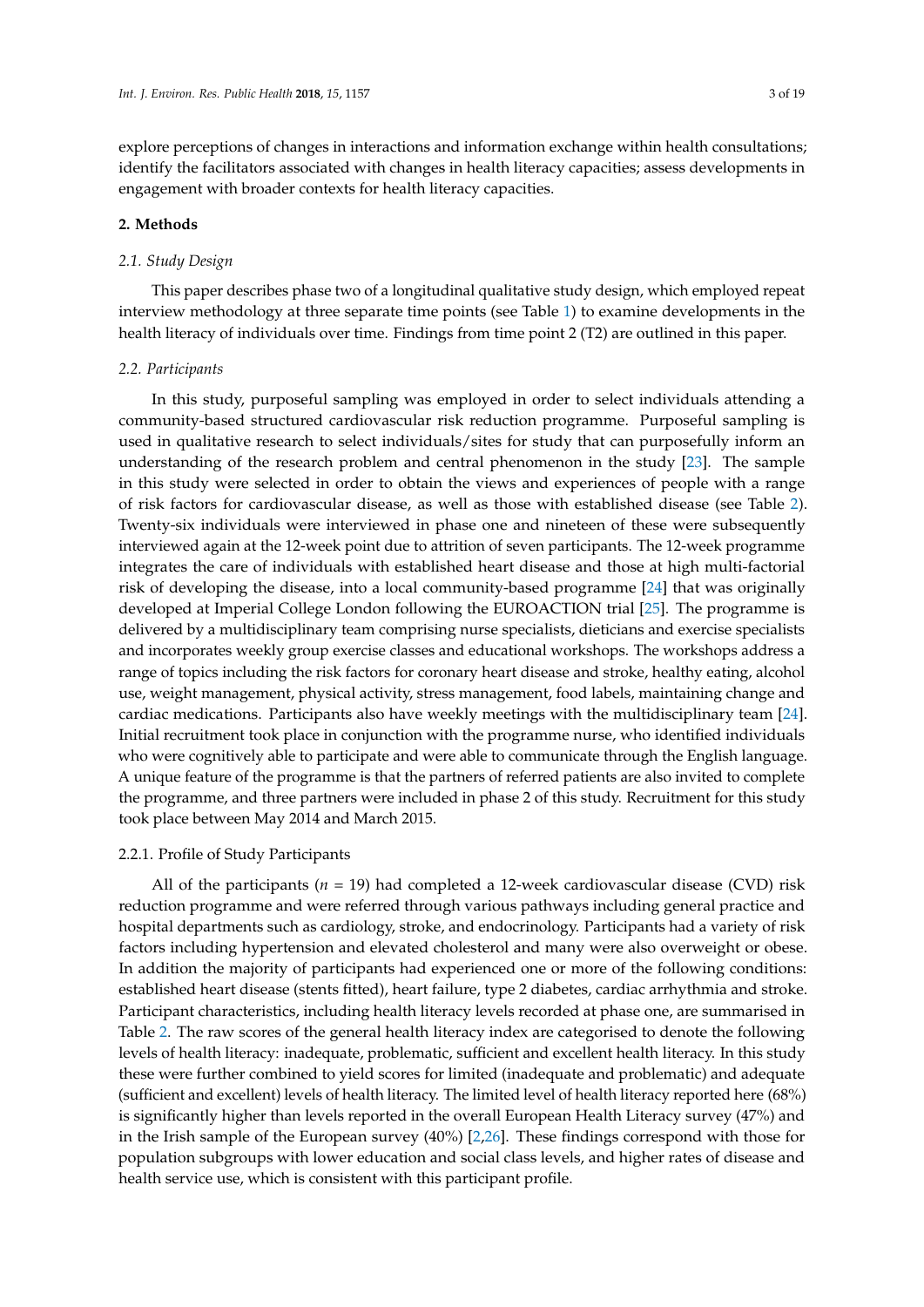<span id="page-4-0"></span>

| Participants (n)                                               | 19            |
|----------------------------------------------------------------|---------------|
| Gender                                                         | $n, \%$       |
| Male                                                           | 8(42%)        |
| Female                                                         | 11 (58%)      |
| Age (mean, range)                                              | $61(36 - 76)$ |
| Education: highest level attained to date                      | $n, \%$       |
| Primary School                                                 | 4(21%)        |
| Secondary School                                               | 10(53%)       |
| Diploma/certificate/Primary degree/postgraduate                | 5(26%)        |
| Social class $1$                                               | $n, \%$       |
| $I-II$ (High)                                                  | $6(32\%)$     |
| III-IV (Medium)                                                | 1(5%)         |
| V-VII (Low)                                                    | 12 (63%)      |
| General health literacy level from HLS-EU measure <sup>2</sup> | $n, \%$       |
| Limited                                                        | 13(68%)       |
| Adequate                                                       | $6(32\%)$     |
| Length of time with risk factors/illness                       | $n, \%$       |
| $6-9$ months                                                   | 7(37%)        |
| More than 1 year                                               | 12(63%)       |
| Health service access                                          | $n, \%$       |
| Private health insurance                                       | 10(53%)       |
| Medical card only 3                                            | 7(37%)        |
| Private AND medical card                                       | $2(10\%)$     |

**Table 2.** Profile of study participants.

 $1$  [\[27\]](#page-18-11);  $2$  [\[21\]](#page-18-5)  $3$  A medical card allows access to GP services, community health services, dental services, prescription medicines and hospital care free of charge under the General Medical Services Scheme for sub-groups of the population based on income levels/specific medical conditions [\[28](#page-18-12)[,29\]](#page-18-13).

#### 2.2.2. Data Collection Procedures

#### Interviews

Twenty-six individuals were interviewed in phase one and 19 of these were subsequently interviewed again at the 12-week point. Retention issues and attrition of participants is common in qualitative longitudinal studies [\[30](#page-18-14)[–32\]](#page-18-15). In this study, attrition was attributed to a combination of issues including limited engagement with the risk-reduction programme on the part of some participants and illness factors that prevented programme completion.

Semi-structured interview guides were used to explore the development of health literacy and to identify changes in knowledge, attitudes and experiences over time (see Appendix [A\)](#page-17-9). The development of the interview guide was informed by Sørensen's conceptual model of health literacy [\[5\]](#page-17-3), in order to explore all the capacities associated with health literacy. Interview questions for phase 2, similar to phase 1, focussed on the areas of accessing, understanding, appraising and applying health information, and transcript data were initially categorised within these areas. In addition, questions were also included, in the form of probes, to explore further issues that had been identified in phase 1 (for example, concerns about upcoming treatment decisions). Saldaña's framework [\[33\]](#page-18-16) (as outlined in Table [3](#page-5-0) below) was used to guide the analytic process and to structure the data analysis. The interview schedule was piloted prior to commencement of data collection with a small number of individuals attending the structured programme. Only minor changes were made to the sequencing of questions.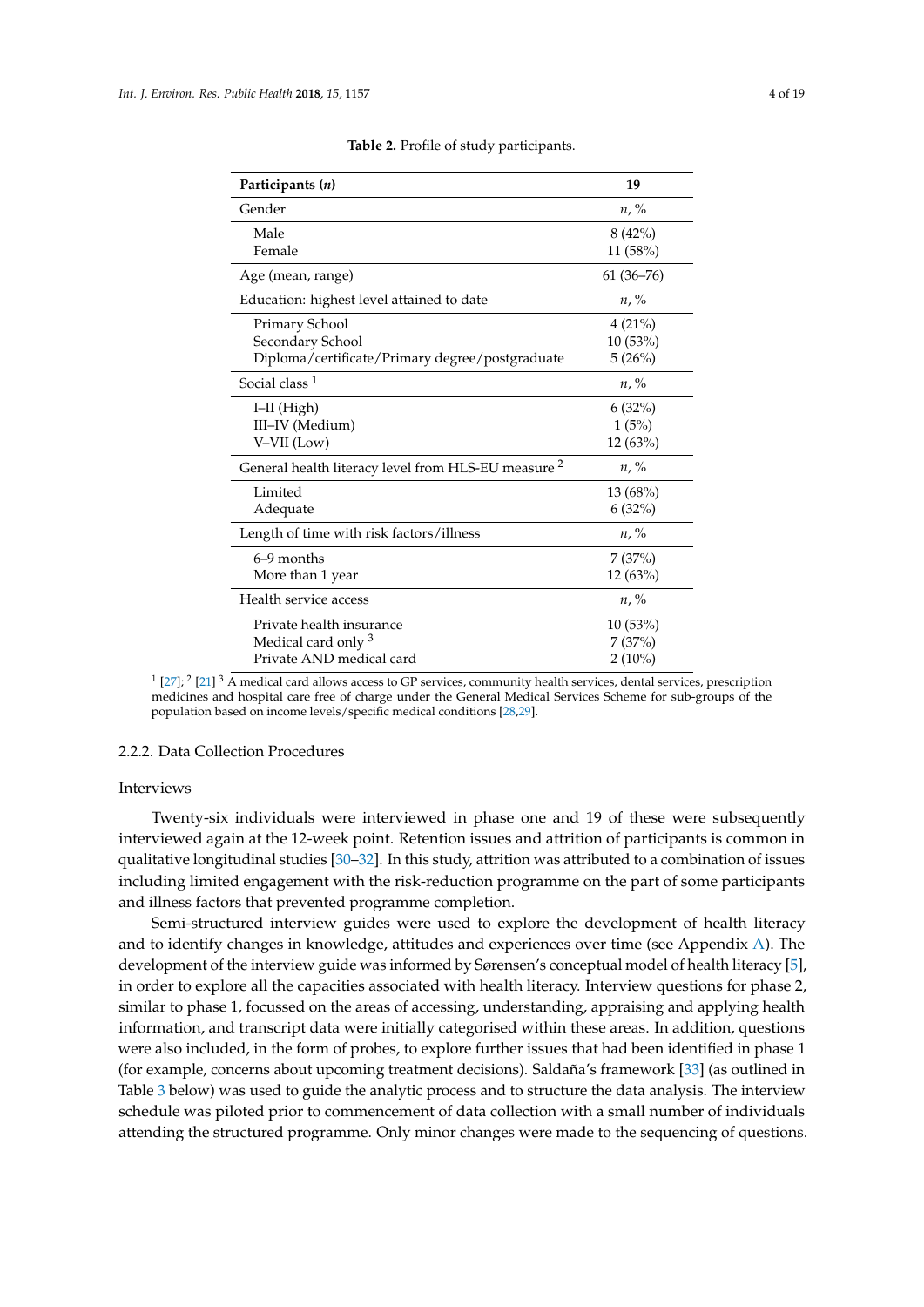**Table 3.** Saldaña framework [\[33\]](#page-18-16) (aspects used in this analysis are bolded).

<span id="page-5-0"></span>

| Framing Questions (5)                                                                                    |  |  |  |  |
|----------------------------------------------------------------------------------------------------------|--|--|--|--|
| What is different from one round of data to the next?                                                    |  |  |  |  |
| When do changes occur?                                                                                   |  |  |  |  |
| What contextual and intervening conditions appear to influence and affect participant changes over time? |  |  |  |  |
| What are the dynamics of participant changes over time?                                                  |  |  |  |  |
| What preliminary assertions about participant changes can be made as the data analysis progresses?       |  |  |  |  |
| Descriptive $Qs(7)$                                                                                      |  |  |  |  |
| What increases/emerges over time?                                                                        |  |  |  |  |
| What is cumulative?                                                                                      |  |  |  |  |
| What kinds of surges/epiphanies occur?                                                                   |  |  |  |  |
| What decreases/ceases over time?                                                                         |  |  |  |  |
| What remains constant or consistent?                                                                     |  |  |  |  |
| What is idiosyncratic?                                                                                   |  |  |  |  |
| What is missing?                                                                                         |  |  |  |  |
| Analytic and interpretive questions (4)                                                                  |  |  |  |  |
| What changes are interrelated?                                                                           |  |  |  |  |
| What changes oppose or harmonise with natural human development or constructed social processes?         |  |  |  |  |
| What are participant or conceptual rhythms, e.g., cycles through time?                                   |  |  |  |  |
| What is the through-line of the study?                                                                   |  |  |  |  |

All interviews took place in a private room at the community-based programme building and were conducted by the first author (Verna B. McKenna).

# *2.3. Data Analysis*

All interviews were audio recorded digitally, transcribed verbatim and analysed using thematic analysis, which was facilitated through the use of N-vivo version 10 qualitative software. Qualitative validation criteria were applied in this study in line with established guidelines [\[34](#page-18-17)[–36\]](#page-18-18). These included:

Credibility: Participants' perspectives were reported as accurately as possible and the participants own voice used. Review and refinement of themes through a consensus among the three authors.

Triangulation: convergence sought among multiple sources of information (interview transcripts, memos, relevant theory and authors) to verify interview data and to develop themes. A level of member checking achieved where key issues and themes arising at time point 1 were reviewed with the participants at start of time point 2 interviews.

Transferability: Detailed accounts of the data and the context of data collection provided.

Descriptive validity: Multiple reading of the transcripts and listening to recordings in line with the methodology of thematic analysis.

Interpretive validity: Made clear through the use of the participants own voice alongside the meaning attributed by the researcher.

Theoretical validity: Findings clearly set out within relevant theory in the field of health literacy. Researcher reflexivity: Preliminary analysis between time points allowed researcher to reflect on personal assumptions related to health literacy and social contexts.

The study used a hybrid approach of inductive and deductive coding and theme development, employing a thematic analysis methodology as advocated by Braun and Clarke [\[37\]](#page-18-19) whereby core themes, subthemes and categories were identified. Aspects of Saldaña's framework [\[33\]](#page-18-16) (bolded in Table [3](#page-5-0) above) were used in order to ensure that analysis captured the process of development and changes rather than presenting cross-sectional findings only [\[32](#page-18-15)[,33\]](#page-18-16). By linking back to the previous dataset it was also possible to determine what changes or developments had occurred in terms of health literacy capacities (accessing, understanding, appraising and applying health information). The Saldaña framework [\[33\]](#page-18-16) will be used more extensively for the overall longitudinal analysis of the entire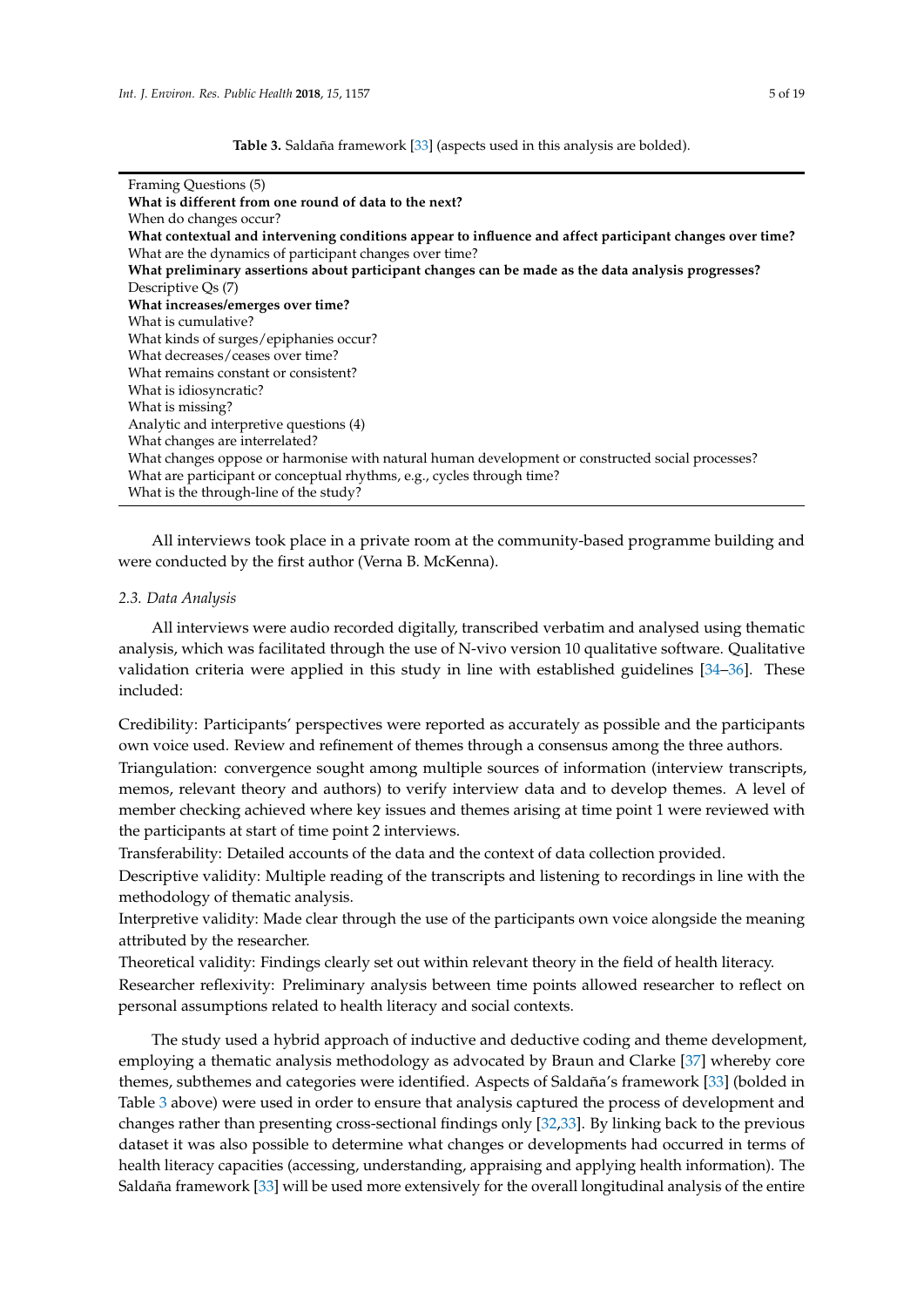dataset (time points 1–3). Preliminary analysis took place between interviews at time points 1 and 2 to allow reflexivity on the part of the researcher [\[38\]](#page-18-20) as well as to focus on process and changes rather than on snapshots [\[32\]](#page-18-15). This preliminary analysis allowed the researcher to identify key issues that could then be returned to for further exploration in the second interview. This process was facilitated through the use of memos and field notes.

The analysis occurred both within each case and as a comparison between cases across the two time points. As such, the focus is not on gaining snapshots across time but to "ground the interviews in an exploration of processes and changes which look both forwards and backwards in time" [\[39\]](#page-18-21) (p. 194), [\[40\]](#page-19-0).

Credibility of findings was enhanced by returning to the original transcripts and through discussion with the other authors (Margaret M. Barry and Jane Sixsmith). A sample of transcripts were also read by Margaret M. Barry and initial codes, emerging themes and final themes reviewed and refined with both Margaret M. Barry and Jane Sixsmith through a negotiated consensus process.

#### *2.4. Ethical Considerations*

The study was independently reviewed and approved by the Research Ethics Committee, National University of Ireland, Galway in May 2013. All participants were provided with written and oral details of study participation and provided with written informed consent to participate in the study. Emphasis was placed on the voluntary nature of study participation, with the removal of all identifiers and assurance that all information would be anonymised. Due to the nature of longitudinal research, consent should be viewed as a process rather than an initial act [\[41\]](#page-19-1). In this study consent was requested from each individual at each time point. The Participant Information Sheet specifically set out that all participation was voluntary and that s/he was free to opt out of the study at any point.

#### **3. Results**

The interviews yielded rich data relating to developments in participants' experiences of accessing, understanding, appraising and applying health information across various health contexts. Themes are set out in Table [4](#page-7-0) and described in detail below. Themes are also linked to changes across the functional, interactive and critical domains of health literacy and highlighted below. Reference to the literature to support the changes across levels is also included where appropriate. Quotation labels are numbered by participant (P) and partner (PP) and also denote gender (M: Male; F: Female) and health literacy level (A: Adequate; L: Limited).

## *3.1. Re-Engagement with Health Information*

Participants found it possible to re-engage with health information. This was attributed to *how* information was communicated, which was regarded as being central to facilitating developments across the health literacy capacities of accessing, understanding, appraising and applying health information. Involvement in the structured programme was perceived to be a positive experience overall for the participants. Despite the fact that the majority had been managing illness and/or risk factors for a number of years, individuals reported being able to find new ways of accessing, understanding, appraising and applying health information. This was particularly clear in relation to information pertaining to exercise, food and nutrition, and medication use. These findings are indicative of changes in functional health literacy whereby participants are increasing their ability to respond successfully to the communication of factual information on health risks [\[4](#page-17-10)[,42\]](#page-19-2).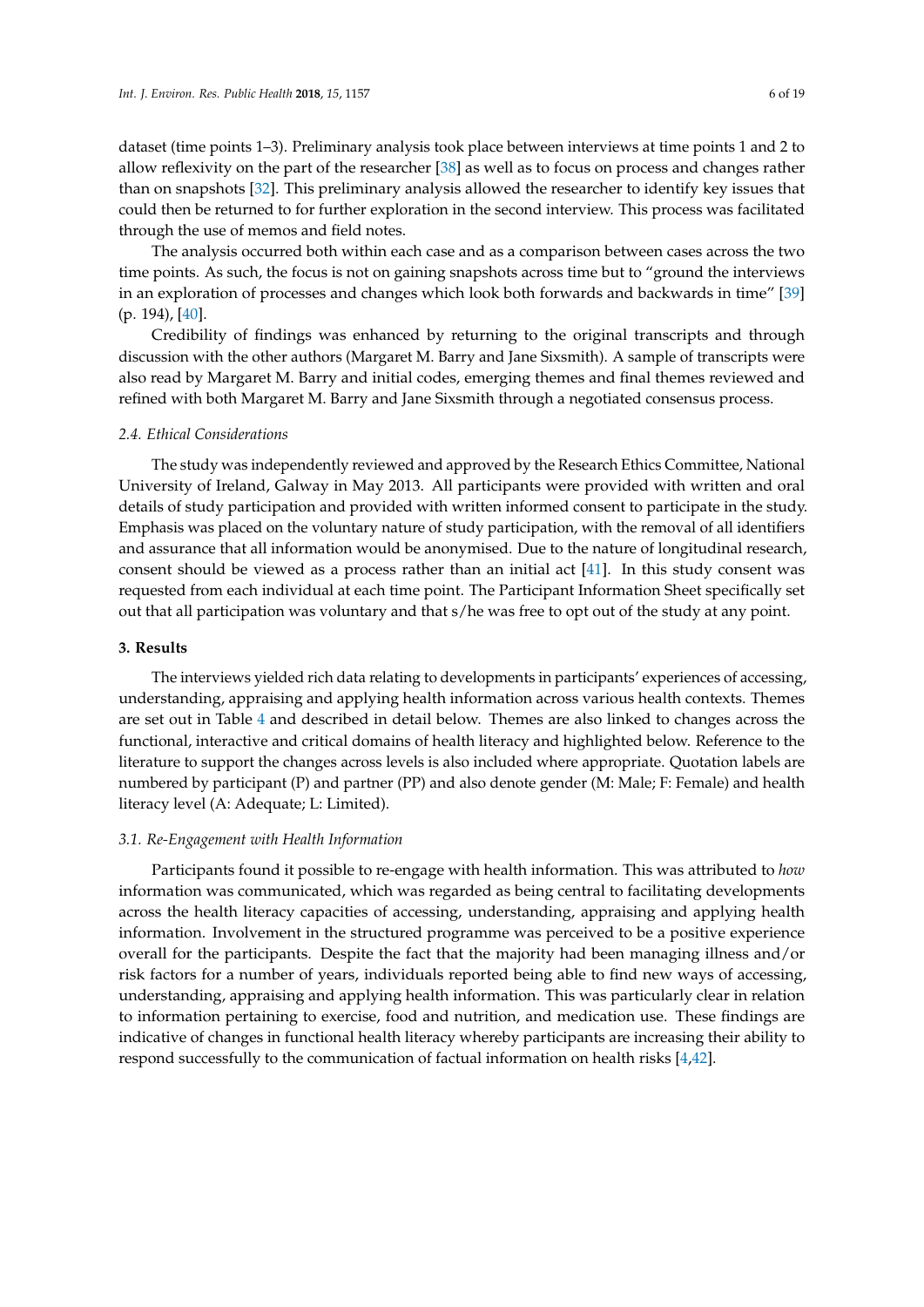<span id="page-7-0"></span>

| <b>Theme</b>                                                                                  | <b>Health Literacy (HL)</b><br>Level | Subtheme                                                                              | Categories                                                                                                                              |
|-----------------------------------------------------------------------------------------------|--------------------------------------|---------------------------------------------------------------------------------------|-----------------------------------------------------------------------------------------------------------------------------------------|
| Re-engagement with<br>health information                                                      | Changes in functional<br>HI.         | Qualities of<br>communicator<br>Forum/methods                                         | Engaging<br>Supportive<br>Multiple methods used                                                                                         |
| Increased understanding<br>of risk and protective<br>factors                                  | Changes in functional<br>HI.         |                                                                                       | Food and nutrition<br>Exercise<br>Medication and<br>treatments<br>Side-effects of<br>medication<br>Cholesterol<br><b>Blood Pressure</b> |
| Changes in interactions<br>with healthcare<br>providers (HCP)                                 | Changes in interactive<br>HI.        | More at ease in<br>communicating with the<br><b>HCP</b><br>Reinforcement/reassurances | Increased knowledge<br>and therefore confidence                                                                                         |
| Enhanced psychological<br>insights                                                            | Changes in critical HL               | Increased insights of<br>personal control limits<br>and opportunities                 | Self-efficacy and<br>confidence<br>Dealing with stress                                                                                  |
|                                                                                               |                                      | Emotional issues<br>Facilitators of motivation                                        | Anxiety/fear<br>Peer comparisons                                                                                                        |
| Understanding the<br>broader determinants of<br>health changes in critical<br>health literacy | Changes in critical HL               | Sharing information<br>Infrastructures to<br>support health                           | Safe access—walkways,<br>cycling<br>Food<br>manufacturing/culture<br>Government lobbying                                                |

**Table 4.** Overview of themes and corresponding changes in levels of health literacy.

In terms of the health information provided, comparisons were made to the more traditional or 'boring sell' (PP4FA). Although the information itself was not necessarily new, participants felt that it was the way it was delivered (more personalised and tailored health communication) that impacted positively on their ability to take it on board:

I would have read lots of stuff and you'd hear stuff on the radio about healthy eating and all the rest of it but by actually handing you the packet of cereal that you buy every week and saying if you really look at it; and so it was really, really pertinent to where we were at rather than saying you should eat more of this, eat more of that. (PP4FA)

Participants, who at phase one had a recent diagnosis or illness event, were able to reflect back on the experience during the phase 2 interview. One participant described how she was now able to access information and reassurance regarding her husband's stroke and recovery that had not been available to her in the hospital setting including the knowledge that it was safe to engage in exercise:

So we got an awful lot of information the first day we came—where the stroke was—they said it was in the front part of his brain—we didn't know that from the hospital, you know. ... they said it was alright for him to do it (exercise), which was more—do you know we never got that from the hospital really—they never told us like from once he came home. (PP23FL)

Participants found that being able to communicate with programme staff helped them to understand and appraise information compared to reading information by themselves:

Because the books are great but then when you've somebody to talk you through it as well it's good. (P1FL)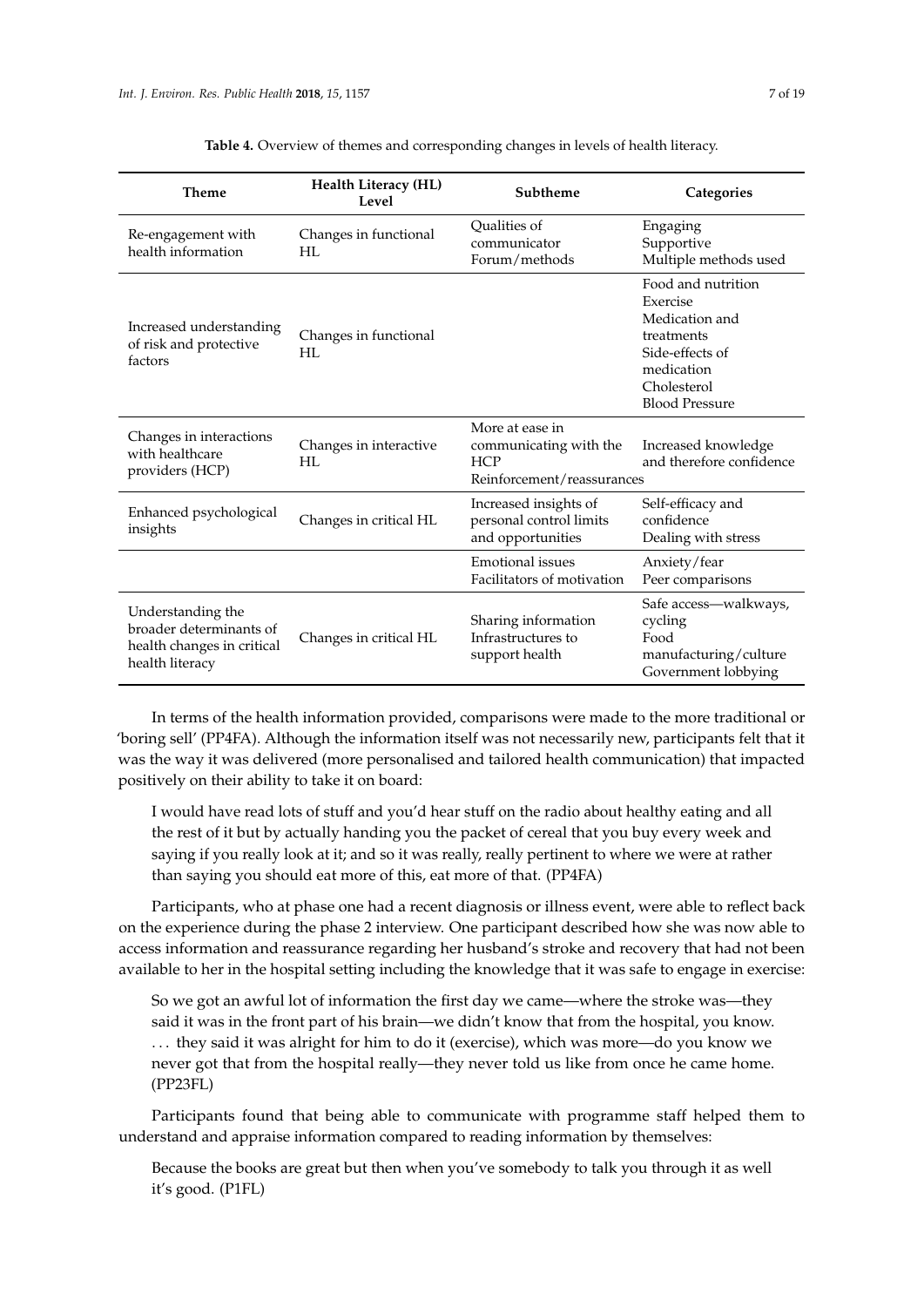Yes, I would, I'd find it easier alright now to kind of eliminate down and say well, yeah, now that is a thing that I really need to look into a bit more. (P5FL)

## *3.2. Increased Understanding of Risk and Protective Factors*

There were reported changes and developments in terms of understanding and awareness, which also led to application, i.e., how information was used. This in turn was linked to developments in engagement with and management of illness and risk factors. This was particularly evident in relation to food and nutrition, managing blood pressure and cholesterol levels, exercise, medication and treatments plans. These findings are also linked to changes in functional health literacy whereby participants are increasing their ability to act on the communication of factual information on health risks [\[4,](#page-17-10)[42\]](#page-19-2).

# 3.2.1. Food and Nutrition

Although managing diet is a crucial component of treatment plans for cardiovascular disease, participants had limited previous knowledge of how to correctly read and understand food labels. This was a key aspect of new learning for participants that they were then able to apply to their everyday lives:

Like checking out labels and food products and what's in some of the regular everyday foods that we just take for granted and don't even give a second thought to. Maybe sweet foods or not foods that you'd imagine would have sugars and fats and stuff in them. (P5FL)

They have it down as sodium or they have it down as something else and you're like, these are all the hidden things like. Then like the sugar, the way they have it under syrup or corn syrup or under; it can be under different names, just little things. (P1FL)

# 3.2.2. Medication Use and Managing Side Effects

Although many participants were on long-term medication/treatment plans (such as medications for cholesterol and blood pressure), they were able to acquire new learning in relation to their use of medications as well as improved understanding regarding side effects:

Just that there are different medications for the blood pressure and you don't have to stop at one; sometimes they combine two different things that you need, like two different tablets. (P1FL)

This participant also reflected on how her childhood experiences had influenced her view on medication use, which, although entrenched, had now shifted towards a prevention first approach:

Like I think because my own mam and dad, they were on loads of medication so as kids it was like medication would fix you and I think since here it's like why not prevent it before you get to the stage of medication . . . (P1FL)

Participants in phase 1 had spoken about concerns regarding possible side effects of certain medications or treatment plans. They were now able to reflect on new learning regarding the possible side effects of different medications and how these could be managed. For others, this reinforced their opposition to certain medications:

I opted not to take (a statin) because I had read things about it . . . you know, I kind of feel I've gone from never taking anything to suddenly taking medication, you know . . . Yeah, I am always aware that I have responsibility but I will listen to research but I will also ask the question because I do, you know. (P8FL)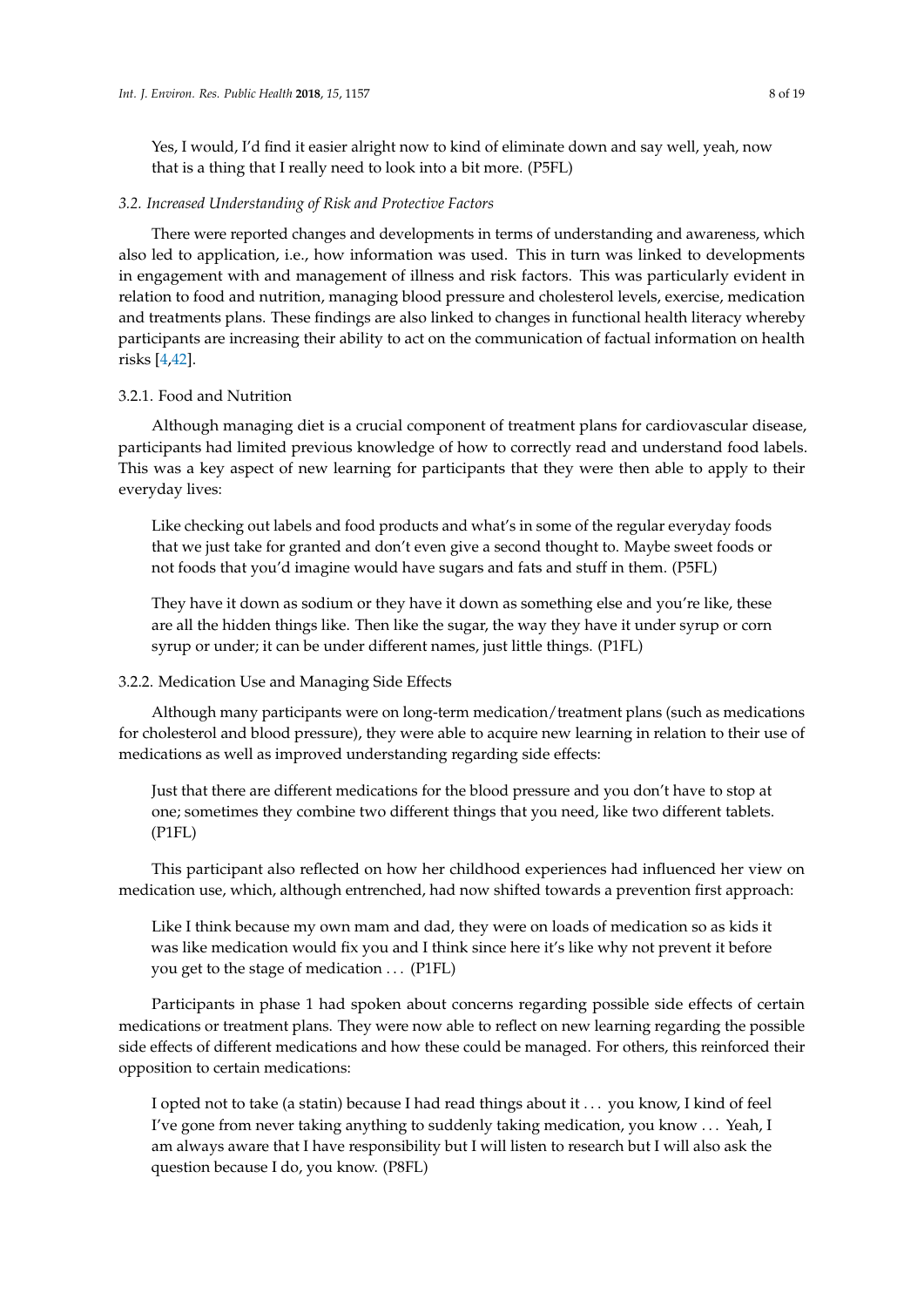Well I started off with having high cholesterol and it was 7 this time last year and we had that conversation about statins and I wouldn't go on them and I went on my broccoli and my kale and it's down now to, presently, to 5.5 so I'm happy the way it's going. If I can keep bringing it down now it'll be great. (P12FL)

Others had seen positive changes in their medication regimens:

I'm off a lot of tablets I used to be on—a lot of my diabetic tablets that I was on have been more than halved. (P13MA)

So it's great that way and that way you can pass it on hopefully because I don't have to take my blood pressure tablets any more. (P1FL)

# *3.3. Changes in Interactions with HCP*

Participants reported perceived changes in how they interacted with their GP. Participants identified increased confidence due to improved understanding of their conditions and/or having the reassurance of programme feedback to support them in their interactions with their GP. These findings reflect changes in the interactive or communicative level of health literacy whereby participants' motivation and self-confidence to act on information was increased. One participant reported that she felt better able to communicate with her GP because she now has more knowledge about health issues such as blood pressure:

Just like when we were talking about blood pressure I was like, I know how it is. . . . Yeah, because I'd know more about it, I'd be able to say well this, that or the other. I'd be able to say no and isn't this that and he'd be like, yeah, I'd be more comfortable about it because then I'd know what I'm talking about. (P1FL)

Participants reported increased confidence in asking questions and felt that the credence of having attended a risk reduction programme supported their new found knowledge and helped in decision-making related to their treatment plans:

Probably because I'm not just dealing with my own GP, there are other influences and I can kind of, and other people that I've got contact with here and I suppose that can sort of say well this has been said and what do you think? That to me I think is important because you know sometimes you do feel you're at the mercy sometimes of, you know, if you're just dealing with one person. . . . . I mean, that was the good thing of this, I kind of feel now I've got more than one area to pull on. (P8FL)

I suppose the reinforcement by the people here from what my GP was saying, you know, when you're dealing with one person I was able to kind of say to him 'can you leave me another month?' But they were very definite here, 'oh you actually need your medications increased.' So it was reinforced in two places. It was very definite, and I kind of knew they were right, you know. (P21FL)

Participants also commented on the contrast between the busy GP practice and the access to staff on the programme particularly for emotional support:

GPs are very busy, you know, you have so many things when you go in I feel of the medical type . . . but really you are conscious that they are so busy and there is so many more waiting to come in, that, no, you know, I don't think it's a good place to sort out feelings. (P21FL)

Another participant acknowledged that her communication/interactions with GP were more relaxed as she was less anxious now regarding her health condition: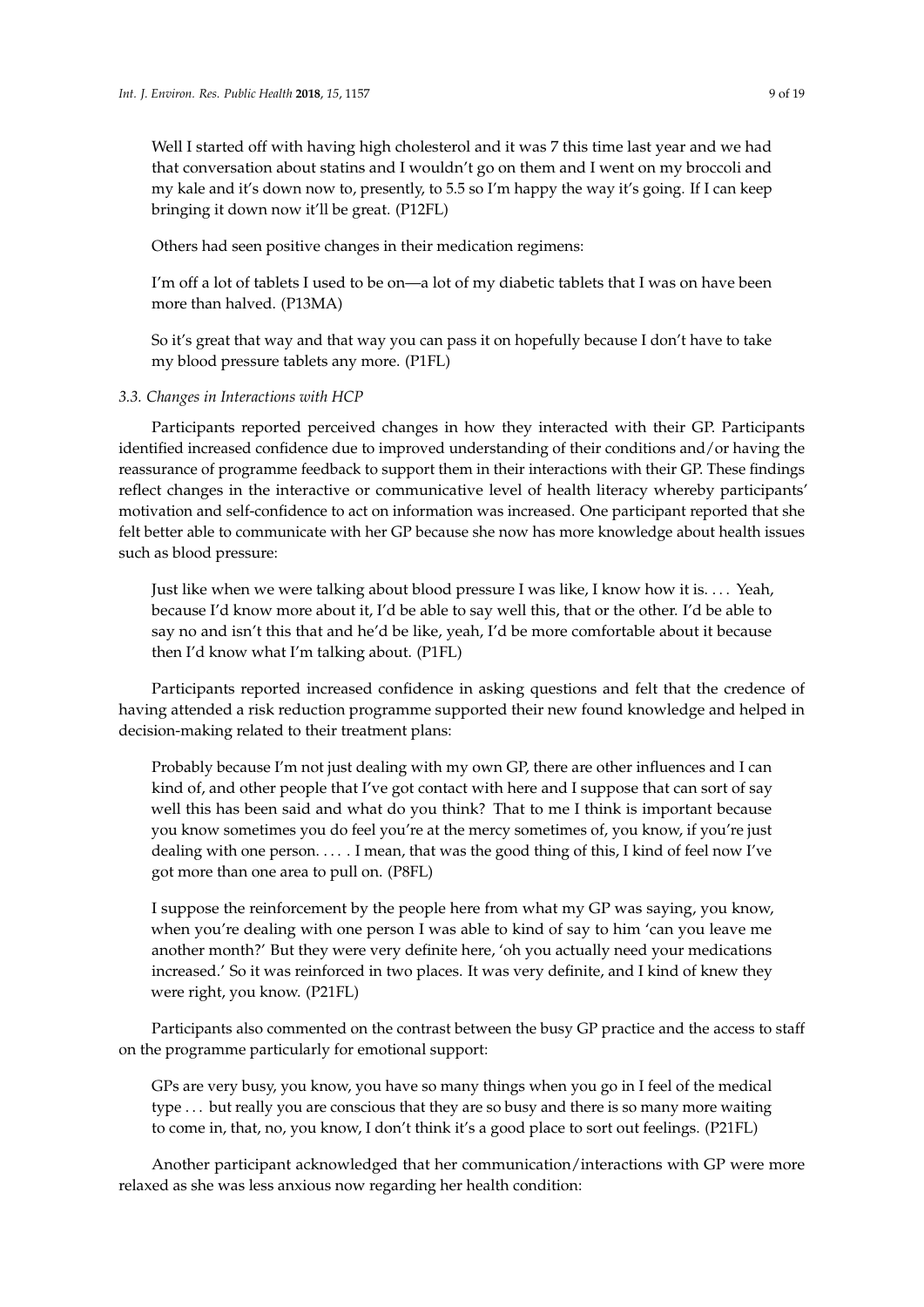I was probably more relaxed this time than I would have been normally and I probably wouldn't, I probably allowed my GP to just get on with the job herself as opposed to interrogating the poor woman . . . and at the same time, for example, I suppose I would have been less anxious in many ways; that would be an indication of me being more willing to trust that things are probably alright but no harm to check things out. (P2FA)

## *3.4. Enhanced Psychological Insights*

This theme refers to individuals' increased insight regarding personal control limits and opportunities and also encompassed the areas of self-efficacy, emotional issues and facilitators of motivation. Similar to the findings from interviews in phase one, this theme was important in terms of its impact on individuals' abilities to utilise their health literacy capacities to their fullest potential. Having the potential to fully engage with and use health information became more possible through gaining an increased understanding of their own situation. These findings also show that participants are becoming more empowered as they navigate illness and health management and are increasingly using of critical health literacy skills in attempting to control aspects of personal and social health determinants.

# 3.4.1. Perceptions of Control and Self-Efficacy

Participants were able to reflect on developments in terms of the control they felt over their situations. One participant reflected on earlier challenges:

Everything was kind of against me. I remember at one of the meetings now alright and what they kind of said to me well at least like, you're not in a great place but at least if you're doing something about it, you know, you should feel that bit better in yourself. You're trying to improve some of the situation anyway. (P5FL)

This participant also made the comparison to what she was then able to achieve:

Maybe with them telling you and explaining to you that I suppose every point you come down in something or every month you're doing something that it sort of helps you along the way. (P5FL)

Another participant reflected on the importance of developing a greater understanding of health issues and having the time or space to pay attention to them:

You see, I suppose for myself, you know, when you're busy, you're working you don't, I just didn't think about my health, you know. I'm realising because I've had a lot go on in the last while, if I want to live healthily and I suppose now too when I'm retired; I think when you're working sometimes you don't have so much control but now that I've retired I think my attitude has changed. (P8FL)

Another participant reflected on the role of stress and learning how to deal with it to have more control over health issues:

I let stress develop, it was like a cancer, it was eating away at me. So in the last few weeks I've started letting it go completely over my head, positive things have come out of it, you know. I'm totally relaxed, totally chilled out, which I wasn't, and maybe that's why my blood pressure was away, you know. (P13MA)

Some participants also demonstrated a more comprehensive understanding of their situations and the factors that determine their health: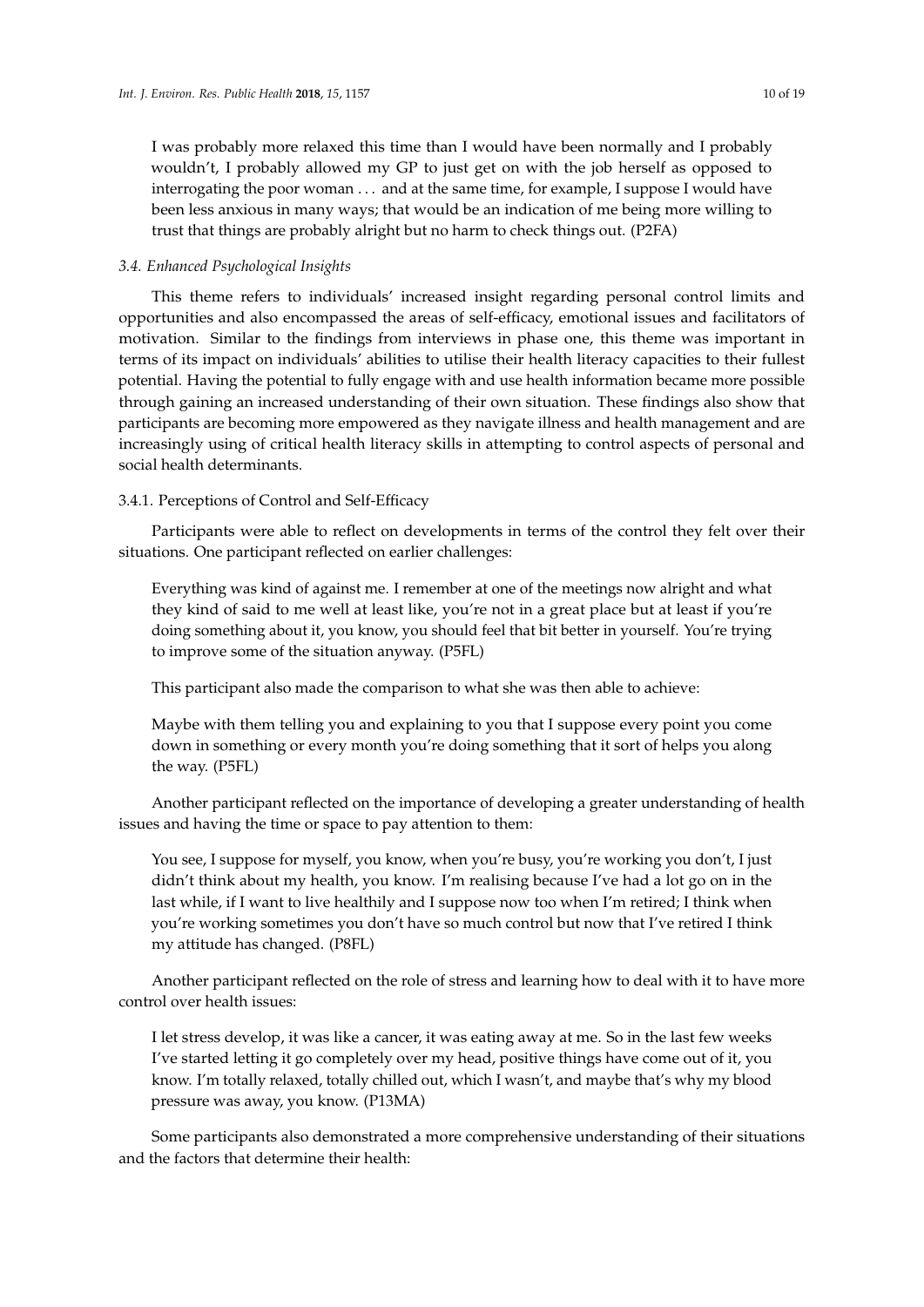I can control my amount of exercise and diet, certain things you can control, but there are certain things you can't in life. You know like your situation. Or if you wanted to go and live somewhere else, or live alone, or not having the stress of this that or the other, then there is some things you can't control, you know, financially and that kind of thing. (P21FL)

Developments in self-efficacy linked to exercise performance were also apparent. This was most evident for participants with mobility and illness concerns in phase 1. These participants felt reassured that exercise was both safe and possible:

I never was in a gym, I never used a gym before, or exercised with other people, or that kind of thing—I never realised how good you can feel after! I didn't know that! I feel a bit braver. It made me feel, you know, that I could do it, and it's nice to exercise. (P21FL)

I feel that I have enough information about my illness, my sickness, I wouldn't call it an illness either, but my health, that I feel I'm in safe hands. And if I reduced my chances of getting a stroke by 20 percent in 12 weeks, what can I do in another [12 weeks]? Like, they wanted to get my blood, my heartbeat up to a certain thing, and they've done that. (P20FA)

# 3.4.2. Anxiety and Fears

While participants had previously referred to the impact of anxiety on dealing with illness, they were now able to reflect on how these fears had been assuaged.

One participant spoke about her fears following her husband's stroke and how this impacted her sense of control:

How do I put it? Like when the stroke came I didn't know what I knew anymore, or what, because he was such an unlikely candidate of getting a stroke. (PP23FL)

Participants also reflected on overcoming fears about illness:

So I just, I think I have a kind of a, I feel more confident that I'm not as bad as I thought I was, and that I know like that I can live a good life. I can look forward, I look forward now like to a better kind of a life for myself. (P20FA)

The symptoms that I presented with, were sort of symptoms that would be relevant to a mini stroke. And that sort of made me afraid. That if I take a long journey in the car or should, should I do this, should I do that, will I get more symptoms, will I get a stroke? That, it knocked my confidence. (P15FA)

This participant was now able to reflect with a more positive outlook, which she attributed to staff reassurance:

And they were all (saying) you know that might never happen again and your blood pressure is being monitored and your heart checks and cholesterol and diet . . . it takes a while to readjust . . . I'm smiling now and all that, but it did throw me . . . But I've come out the other end now and I'm ok. (P15FA)

One participant with heart failure reflected on the fact that she was less fearful about taking part in activities:

And doing a bit more. But I'm not as nervous now about, say, taking off and doing more things by myself. Just up to the gym and keep doing it, and I knew that I could then, you know. (P21FL)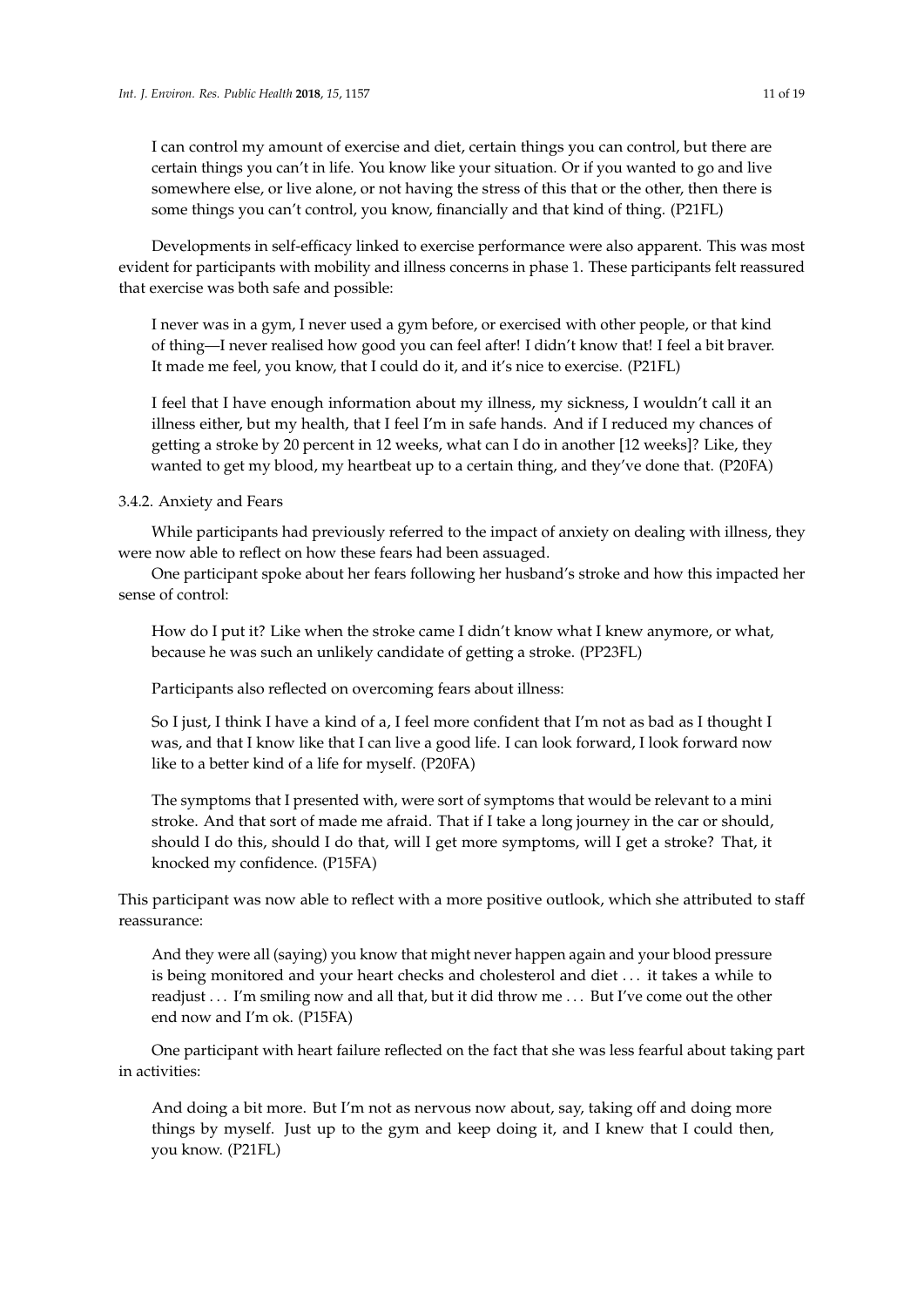#### *3.5. Understanding of Broader Determinants of Health*

Participants demonstrated an increased ability to reflect on external factors that can impact on health. These were related to physical contexts, such as walkability issues and access to cycle lanes; health and public policies, e.g., in relation to childhood obesity, affordability of medicines; and legislation in relation to food labelling standards. These findings can also be related to changes in critical health literacy, as participants are critically analysing health information and using this in an attempt to exert greater control over personal and social health determinants [\[4,](#page-17-10)[42\]](#page-19-2).

#### 3.5.1. Physical Contexts

#### Walking—Access and Road Safety Issues

Similar to the phase one findings, rural-dwelling participants were most critical of the lack of safe places to walk:

Just somewhere for people to be able to go out walking that's safe, just a little footpath just for maybe three miles say and then everybody can go, because like it's there, it's safe. Women can bring their buggies, kids can go on bikes. (P1FL)

This participant went on to make a comparison between two different areas and the impact of having safe walkways:

So like there's loads of walkways and people are more motivated up there. You look out the window, every three seconds there's somebody walking by; always movement, people are running or cycling or something but back in our place all you see is cars. It's a different place . . . It would be great for everywhere because I know, say cities have it all but out in the country there's really nothing. (P1FL)

#### Similarly, from another participant:

Paths would make lives better for people, a lot easier. So if you were walking with a child in a pram you just couldn't do it you know. And I mean an elderly person, my mother has one of those wheelers, she can't walk. Those little things would make life a lot easier you know. (P8FL)

Others, living in more urban areas appreciated access to scenic walkways and green spaces and not having to rely on a car:

But the effort of getting into a car and driving, you just won't do that, whereas where we are we don't have that excuse. We do not need to get into the car to go to somewhere specific to do exercise. (P4FA)

I actually love where I live, in that I'm beside a big green, I'm beside a big park, so I can walk, in five minutes from my house I can walk in a big field, and it's half a mile we'll say one way and the other, I can have a half mile to a mile walk. And that really is important to me. Or I can go down to a beach. And that is really a lifeline for me, being able to live where I'm living. So I think that really has an impact on your health, if you have somewhere nice to walk, I think, it's really important. (P21FL)

# Cycling

Participants who regularly cycled commented on the lack of a completed cycling infrastructure, which impacted on safety:

Once you go outside the city area back on the country roads like I'd be nervous enough now cycling. It would make it safer. Because you are taking your life in your hands if you get up on a bike . . . the traffic is too busy. So from that point of view I would like to see something being done. (P16ML)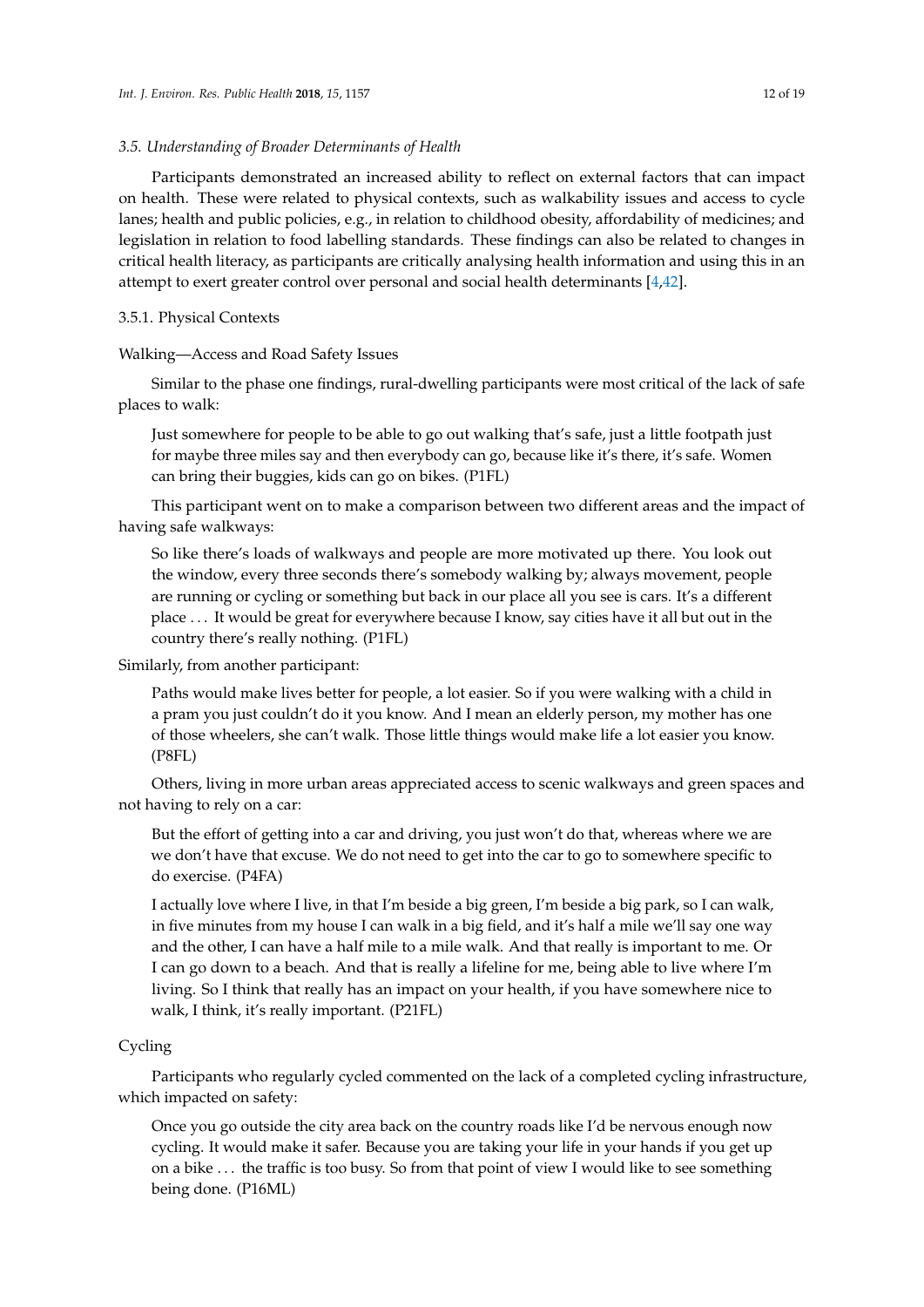# Food Culture/Food Manufacturing

A key learning in relation to food and nutrition was reading and understanding food labels, which led to reflection on broader issues such as the regulation of food labelling:

I think they'd want to get that system brought in for all food manufacturers. But there would be too much opposition from the ones who have the bad food. So there's a stalemate there. So it's up to the government to bring it in by law and that's the only way it can happen. If they bring it in by law then they're compelled to put that red label on and put their product, whether it's red, amber or green. (P3ML)

Another participant commented on the role of policy with regard to childhood obesity.

I would be very bothered about this new idea in the schools that they've a 'no running' policy now in 1 in 20 schools in the country. I think that's where it needs to start with the health. Now I know they do some of these sports things and that, but there should be an awful lot more. They're talking about having a sugar tax but then on the soft drinks and that but I think there should be a tax like cigarettes, you know, because it's ridiculous. (PP4FA)

# Role of Government

One participant had taken part in a lobbying exercise to get the government to consider the provision of a medical card (free primary care access) for people with certain chronic diseases:

So I sent that in and wrote all my own views on it and the list of complaints that I have, all the heart problems I have, the liver and so on. And then the list of all the drugs I have. In other words I pay the maximum of, it's over 1700 a year even with the allowance the government make, that's what it works out at. And I'm retired so you know I'd appreciate it if the government were to do that; give me a medical card for the drugs. So that's the one way I can appeal to the government. (P3ML)

Another commented on a lack of long-term health promotion planning at government level.

And the other thing is that they're putting in a whole load of wind farms, which is fine and I'm in favour of wind farms and alternative energy, but our carbon footprint would go way down if we actually cycled in the places that we can cycle. So I think there's very little joined-up thinking in terms of health promotion. (P2FA)

#### Sharing Information

Some participants were actively sharing health information with extended family/friends and some were actively trying to change the health practices of others:

So there's little bits here and there, even just me in the class here; I'm passing it along because there's 13 of us so I'm passing it on to them and their wives and their kids. So there's a whole bundle of people out there that's getting the information as well. Even the booklets that I get here I pass them on there and they're all reading them. Some things they might change, some they mightn't. You know that they are trying themselves as well because like a few of us started doing a few changes and you see them doing it as well; even like there's a few of my brothers and they've given up salt altogether. (P1FL)

I do especially say to immediate family. I did, I spoke to my niece about it, I spoke to my sister. I'm very much a kind of pass it on, I think that's important. The more people who know, you know . . . Passing it on, kind of giving people, say my sister, both sisters actually and also my sister's partner because he had a stent put in; I suppose I rang him then just this week and said are you aware that you really should have a blood test on a regular basis; well he was but he hadn't, so that kind of thing. (P8FL)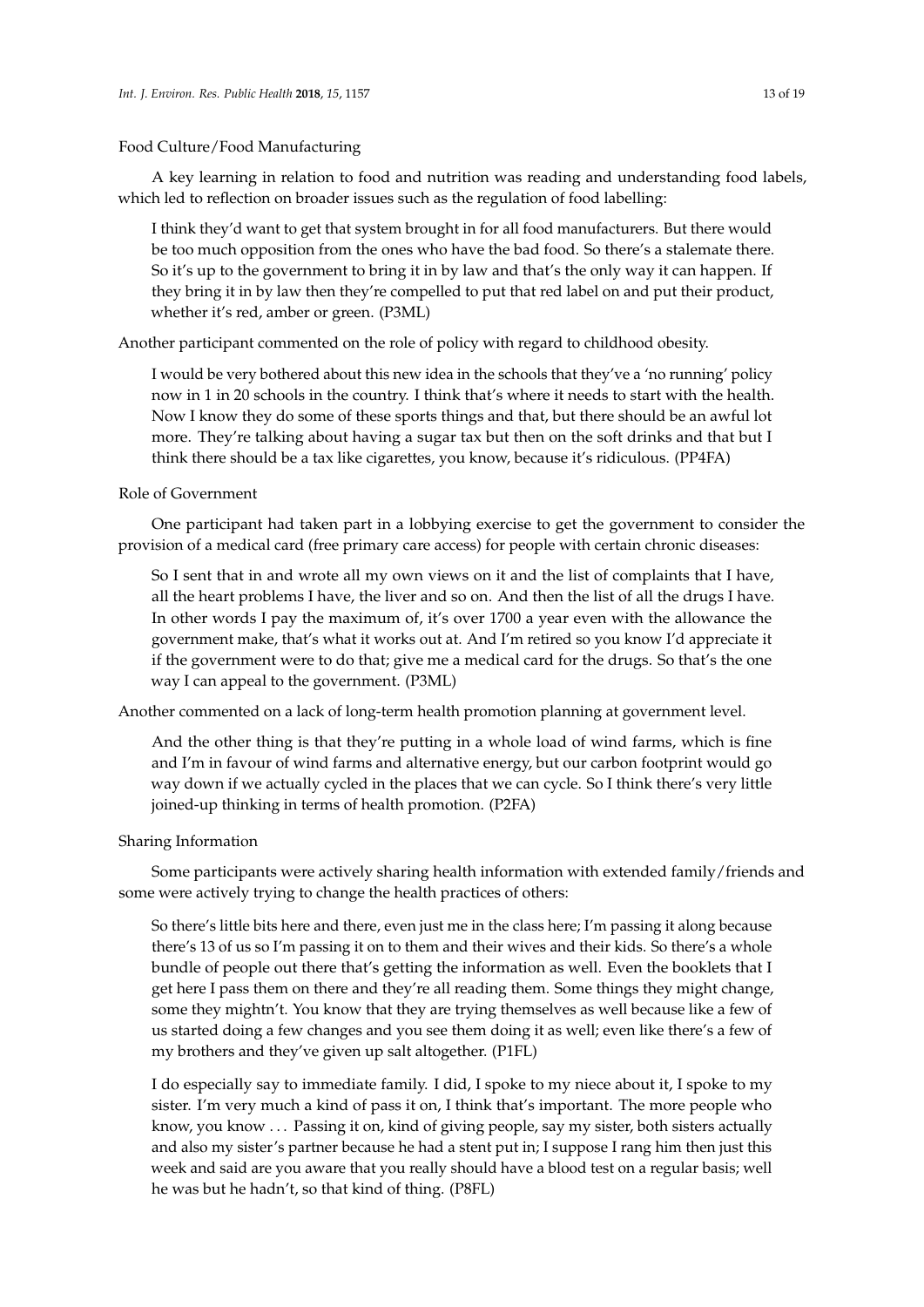Participants recognised that dietary changes would also have a positive impact on other family members such as children and grandchildren.

I've a young lad there, he's seven, he comes in [saying,] 'Granddad, I'm starving.' I say, 'go to the fridge there and get something for yourself.' And he'll pick the fruit and he'll eat it, whereas if it wasn't there he'd be looking for Tayto (crisps) or something like that. (P16ML)

But there isn't as much around for them [grandchildren], there's no biscuits around or anything like that. Yeah. And I thought first that we'd try it—I thought it wouldn't last—but now it's nearly normal, do you know, that we don't have it. (PP23FL)

#### **4. Discussion**

The overall aim of this study was to explore developments in the use of health literacy skills for individuals in the context of managing risk factors for CVD. The findings are consistent with an approach that goes beyond the functional aspects of health literacy to capture broader social contexts [\[43\]](#page-19-3). The findings have generated important insights into factors that support developments for health literacy capacities and indicate that individuals with varying levels of health literacy can engage with self-management. Findings support the development of health literacy capacities across the functional, interactive and critical health literacy domains and engagement with health knowledge that goes beyond personal health management to the social determinants of health [\[5](#page-17-3)[,42\]](#page-19-2).

Although many participants had been managing risk factors and/or conditions for some time, they found that it was possible to re-engage with information that was presented in a very practical and relevant format and tailored to them. In terms of managing lifestyle factors associated with illnesses such as diabetes, CVD and stroke, having an understanding of the importance of good nutrition and diet is crucial, as well as the ability to apply that information [\[44\]](#page-19-4). Participants learnt how to read and interpret food labels and were able to apply this information to their everyday lives. This allows for a greater sense of control over self-care behaviours and participants, therefore, experienced changes in how they perceived control and self-efficacy in relation to managing their risk factors. These findings indicate that participants are becoming more empowered and support the conceptualisation of health literacy as an instrument in the empowerment process [\[45\]](#page-19-5). Other studies [\[46\]](#page-19-6) have examined specifically the role of self-efficacy and health literacy in improving health outcomes and also advocate the need for self-management programmes to promote the development of self-efficacy. Numerous studies have postulated the links between self-efficacy, health literacy and self-care behaviours [\[8](#page-17-11)[,47](#page-19-7)[,48\]](#page-19-8). Work by Lee et al. [\[48\]](#page-19-8) suggests that studies focusing only on the functional aspects of health literacy may not reflect the relevance of self-efficacy. Therefore, interventions need to also focus on the communicative and critical aspects of health literacy [\[7](#page-17-12)[,48](#page-19-8)[,49\]](#page-19-9). A recently developed health literacy communication training for healthcare professionals has also emphasised the inclusion of skills to enhance both interactive (shared decision-making) and critical health (enabling self-management) skills of healthcare providers [\[50\]](#page-19-10). Participants in this study described health literacy experiences that incorporate aspects of both communicative/interactive health literacy (i.e., the ability to extract meaning from different sources of information and share the information) and critical health literacy experiences (i.e., the ability to critically analyse information and apply it to decision-making process). Findings in the current study indicate that participants also experienced enhanced self-efficacy in managing their health regardless of their level of health literacy at the start of programme (i.e., whether adequate or limited). This is an important finding as it may indicate that persons with limited health literacy can engage well on structured programmes and develop their health literacy at all levels as a result.

Similar to findings from the Skilled for Health study [\[51\]](#page-19-11), there was evidence that participants where actively 'cascading' or sharing their newly acquired information with their family and wider community. Edwards, Wood, Davies and Edwards, [\[52\]](#page-19-12) in their study used the term *health literacy mediators* to describe individuals who passed on their health literacy skills. This is linked to distributed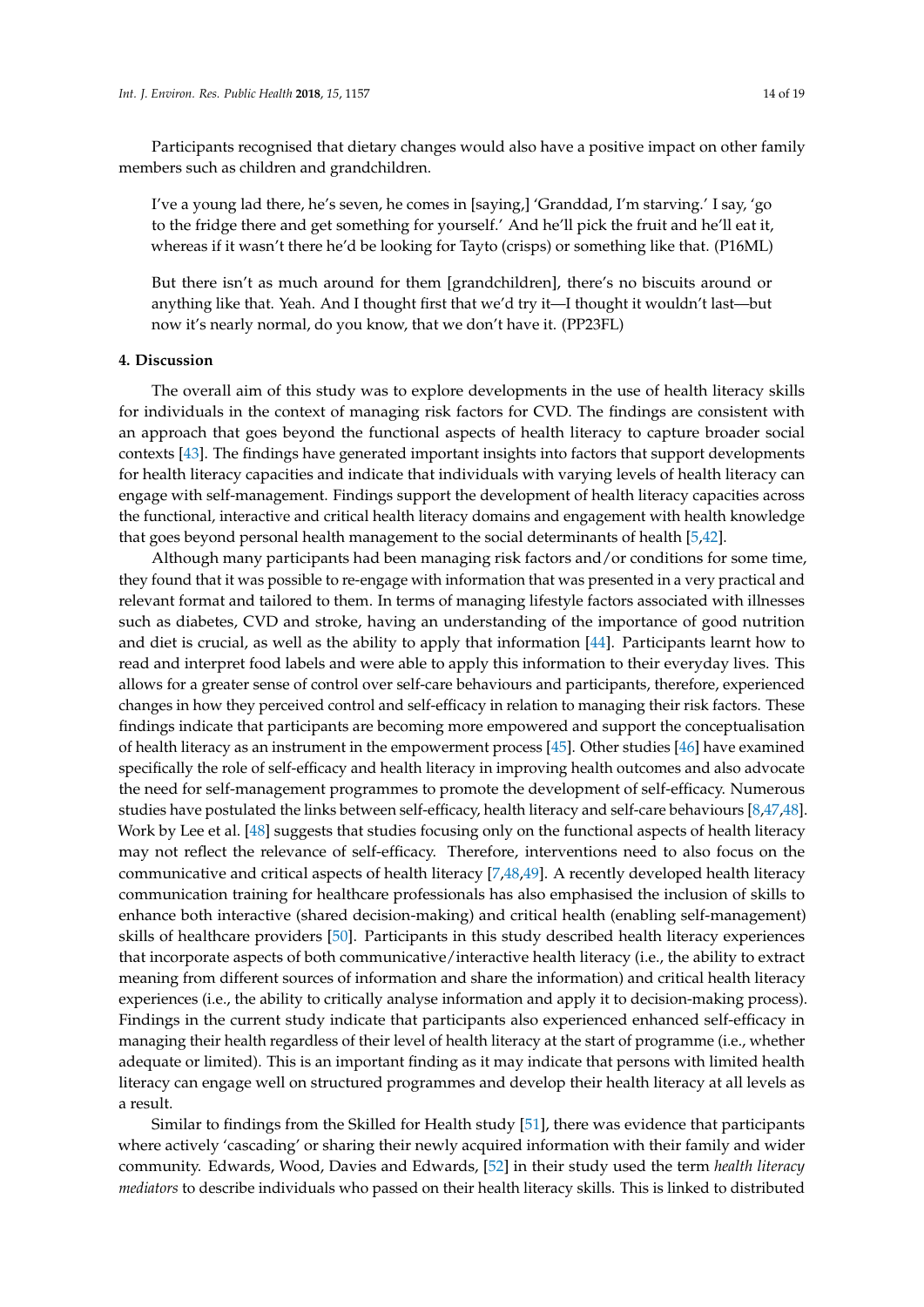health literacy though in this instance it is about supporting others to become more health literate (rather than being supported).

Findings in relation to anxiety provide further support of findings from time point 1 [\[22\]](#page-18-6), which highlighted the impact of illness-related anxiety and fears on the ability to fully utilise health literacy capacities. In the current study, participants reported how their concerns had been alleviated and they were thus able to engage with and utilise health information more effectively. This concurs with work by Dunn, Margaritis and Anderson [\[13\]](#page-17-6), which emphasised the role of the HCP in the provision of social support and reduction of anxiety for patients with CVD. Further, they also point out that patients are then in a better position to be able to take on board and have a better understanding of their condition. Morgan et al. [\[53\]](#page-19-13) also stress the need for self-management support to include the broader contexts of an individual's life so that management is not constrained within a narrow disease control approach [\[53\]](#page-19-13). Findings in this study support a view of participants, not as a patients but as active participants in their own health management, and more akin to being 'citizens in relation to the health promotion efforts in the community, the work place, the educational system, the political arena and the market place' [\[5\]](#page-17-3) (p. 13).

Participants in this study participated in a community-based risk reduction programme, which provided them with the opportunity to make comparisons between typical healthcare encounters and those at the programme. There were many positives associated with how information was imparted; the group effect ('collective efficacy' as described by Bandura [\[54\]](#page-19-14)), the accessibility and approachability of the staff; the time of staff; emotional support; social support; motivation etc. All of these factors would seem to be conducive to promoting effective self-management [\[53\]](#page-19-13). The programme also offered the opportunity to become more familiar with medication regimens and treatment plans including being aware of when and why changes to these were made. Overall, participants noted positive developments in their interactions with HCPs. These were attributed to having increased knowledge and understanding of one's condition as well as a sense of increased confidence regarding communication with the HCP.

All participants reported having acquired increased understanding of issues relevant to their self-care. Findings indicated that participants had a new level of engagement with the issues as they often were exposed to a new perspective or information presented in a new way.

One of the most important findings was in relation to participants' understanding of medications and side effects. It was noteworthy that participants continued to question the use of statins and continued to favour lifestyle approaches (where benefits seen). This understanding can be attributed to a combination of knowledge acquired both through the programme and through their own information-seeking.

An important finding in the current study is the engagement of participants with broader issues that can impact on health and the contextualisation of health issues. In terms of health literacy this is a shift towards critical health literacy whereby individuals start to address the demands and complexities of their social contexts [\[12\]](#page-17-5). These findings compare favourably to those reported by Rowlands et al. [\[16\]](#page-18-0) where social determinants, social activity and the local community were viewed to influence the translation of knowledge into health behaviours. Participants were able to reflect on how physical and structural factors can directly affect one's health and wellbeing. Participants' responses also indicated that they are capable of locating responsibility (for health) beyond the individual level [\[55\]](#page-19-15) and are making sense of knowledge within their own 'social space' [\[43\]](#page-19-3) within their own family and community environments. This indicates that developments in health literacy have moved beyond the acquisition of knowledge to also use health literacy capacities as a resource for engaging in health at the community level [\[43,](#page-19-3)[55\]](#page-19-15). The community-based programme offers the potential to develop critical health literacy and lends support to community-based programmes for the management of chronic illness. The potential to develop critical health literacy capacities is important. Beginning with having an increased insight into the limits and opportunities of one's personal control, it is evident that there is potential to develop this further as an important element of self-management. Future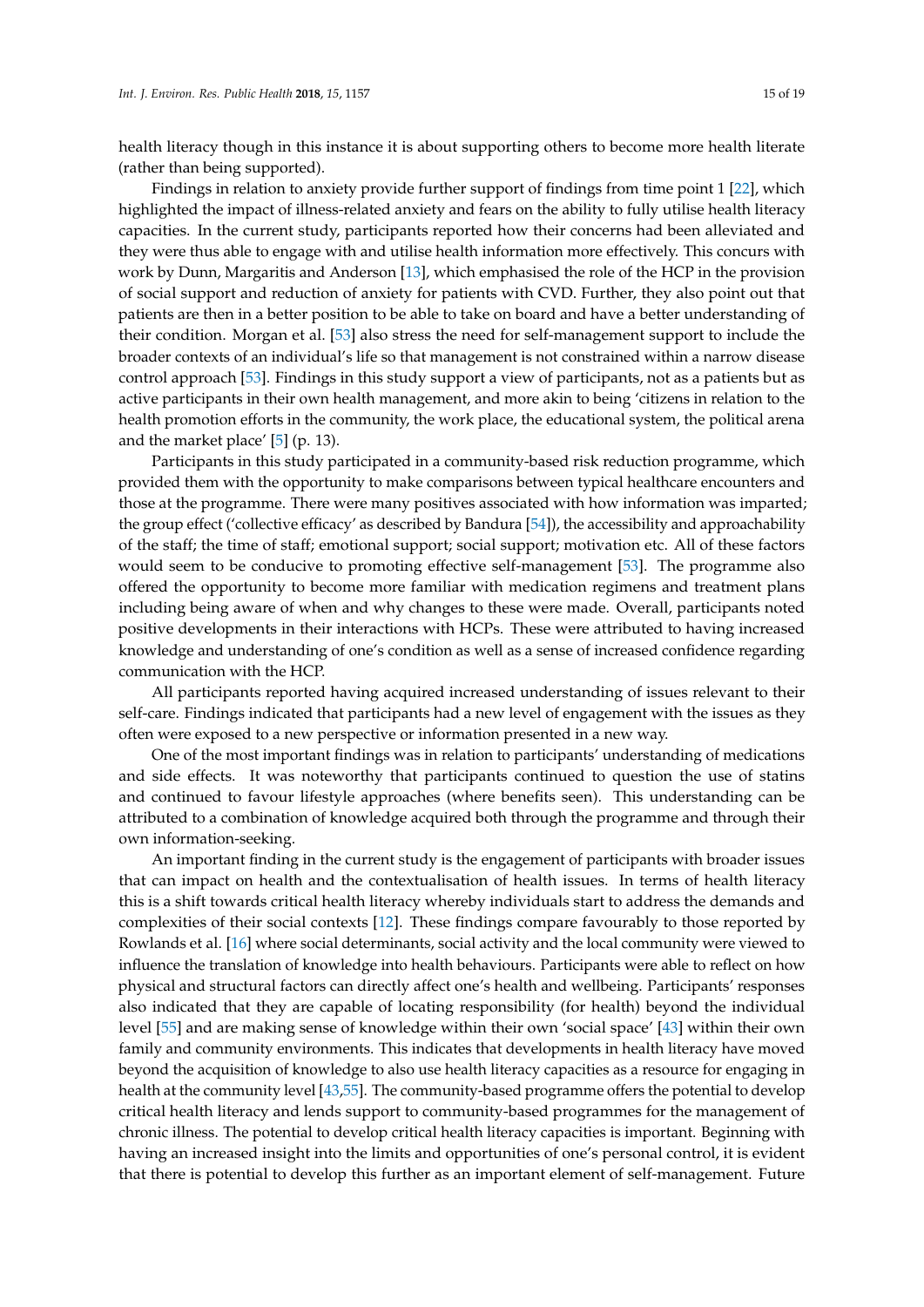research could build on the value of the qualitative longitudinal approach and incorporate more of a participative methodology whereby individuals could map and elucidate the facilitators and barriers in the empowerment process as health issues are managed. It would also be useful to examine this approach with individuals outside of access to a structured programme so that comparisons between organisation/system demands on health literacy could be made.

# *4.1. Strengths*

A strength of the current study is the qualitative perspective, which allows for a more in-depth examination of the development of health literacy capacities from the perspective of individual study participants. The longitudinal aspect of this study also allows us to identify the types of factors that can contribute to the positive development of health literacy for individuals over time. It is also possible to see that developments occurred regardless of initial health literacy levels. It is important that these developments are explored outside of the clinical encounter so that aspects of social and community contexts, where health and illness management and health promotion activities frequently occur, are also addressed.

#### *4.2. Limitations*

The relatively small sample and the attrition of study participants from phase 1 to phase 2 is an important study limitation. Attrition is a frequently reported issue in longitudinal studies, which in the case of this study resulted mainly from the illness experiences of participants and limited programme engagement in a small number of cases.

Only preliminary analysis was possible between interviews at time one and the completion of time 2 interviews due to time constraints and resource limitations. However, the keeping of memos and field notes following all interviews assisted in the overall analysis process. This study is focussed on a specific population sample who attended a risk reduction programme. It is possible that some of the positive effects in relation to the development of health literacy capacities evident at the completion of phase 2 are due in part to the effects of programme participation. The fact that participants had just completed the 12-week programme is likely to have influenced their perceptions regarding positive outcomes.

# **5. Conclusions**

Study findings demonstrate that, overall, participants have become more empowered in managing their health and self-care. Developments in terms of perceived confidence and self-efficacy were apparent, which in turn impacted on positive relations with HCPs. Crucially participants have also demonstrated an increased ability to critically reflect on social and environmental issues that can support or impede their health opportunities. These findings support the idea that health literacy should be regarded as context and content specific and that critical health literacy can be achieved in the absence of high functional health literacy skills [\[56](#page-19-16)[,57\]](#page-19-17). Findings also demonstrated that individuals have the capacity to acquire new insights and perspectives in managing health issues, even where the illness is not new. This can mitigate against resignation regarding long-term treatment plans and the promotion of their own health in a more active manner.

**Author Contributions:** V.B.M. conceived the study design, collected and analysed the data, and wrote the paper. M.M.B. and J.S. also contributed to study design, data analysis, and review of the paper.

**Acknowledgments:** An NUI Galway grant was used to support the open access publishing costs. The authors wish to thank the study participants and the staff of the community based organisation for their support in making the study possible. All views expressed in this article are those of the authors only and do not necessarily represent the views of NUI Galway, Ireland or any other organisation.

**Conflicts of Interest:** The authors declare no conflict of interest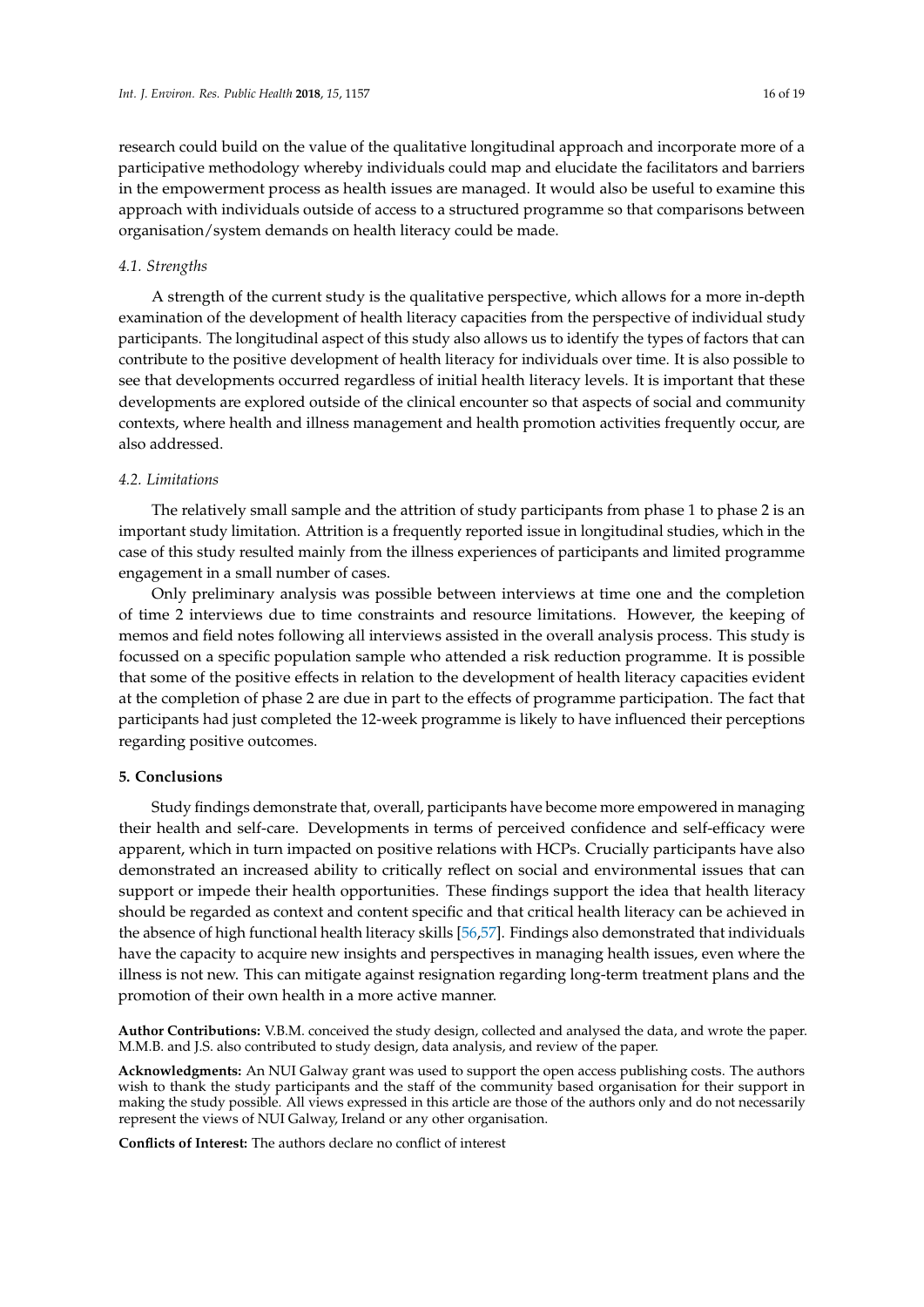# <span id="page-17-9"></span>**Appendix A Interview Guide**

- 1. How would you describe your experience of taking part in the programme (a structured CVD risk reduction and health promotion course)?
- 2. Can you tell me about how you have been getting information about your health/health issues in general since we last met?
- 3. How has your understanding changed in relation to your own health situation/relation to health issues in general?
- 4. Have you learnt anything that makes it easier to make judgements on what information is useful and what is not? How have you done this?
- 5. Tell me about how you have used any information from the course? What has helped/hindered this process?
- 6. Can you tell me about your understanding of health and well-being issues in general?
- 7. If it were possible to make any changes in your own neighbourhood, what might you do to make it more health promoting for yourself/your community?
- 8. Can you tell me what changes you see or feel in yourself as a result of participating in the programme?

# **References**

- <span id="page-17-0"></span>1. World Health Organisation. *The Shanghai Declaration on Promoting Health in the 2030 Agenda for Sustainable Development*; World Health Organisation: Geneva, Switzerland, 2016.
- <span id="page-17-1"></span>2. Sorensen, K.; Pelikan, J.M.; Rothlin, F.; Ganahl, K.; Slonska, Z.; Doyle, G.; Fullam, J.; Kondilis, B.; Agrafiotis, D.; Uiters, E.; et al. Health literacy in Europe: Comparative results of the European health literacy survey (HLS-EU). *Eur. J. Public Health* **2015**, *25*, 1053–1058. [\[CrossRef\]](http://dx.doi.org/10.1093/eurpub/ckv043) [\[PubMed\]](http://www.ncbi.nlm.nih.gov/pubmed/25843827)
- <span id="page-17-2"></span>3. Nutbeam, D. Health promotion glossary. *Health Promot. Int.* **1998**, *13*, 349–364. [\[CrossRef\]](http://dx.doi.org/10.1093/heapro/13.4.349)
- <span id="page-17-10"></span>4. Nutbeam, D. The evolving concept of health literacy. *Soc. Sci. Med.* **2008**, *67*, 2072–2078. [\[CrossRef\]](http://dx.doi.org/10.1016/j.socscimed.2008.09.050) [\[PubMed\]](http://www.ncbi.nlm.nih.gov/pubmed/18952344)
- <span id="page-17-3"></span>5. Sørensen, K.; Van Den Broucke, S.; Fullam, J.; Doyle, G.; Pelikan, J.; Slonska, Z.; Brand, H. Health literacy and public health: A systematic review and integration of definitions and models. *BMC Public Health* **2012**, *12*, 80. [\[CrossRef\]](http://dx.doi.org/10.1186/1471-2458-12-80) [\[PubMed\]](http://www.ncbi.nlm.nih.gov/pubmed/22276600)
- <span id="page-17-4"></span>6. Institute of Medicine. *Health Literacy: A Prescription to End Confusion*; National Academies Press: Washington, DC, USA, 2004.
- <span id="page-17-12"></span>7. Ishikawa, H.; Yano, E. Patient health literacy and participation in the health-care process. *Health Expect.* **2008**, *11*, 113–122. [\[CrossRef\]](http://dx.doi.org/10.1111/j.1369-7625.2008.00497.x) [\[PubMed\]](http://www.ncbi.nlm.nih.gov/pubmed/18494956)
- <span id="page-17-11"></span>8. Paasche-Orlow, M.K.; Wolf, M.S. The causal pathways linking health literacy to health outcomes. *Am. J. Health Behav.* **2007**, *31*, 19–26. [\[CrossRef\]](http://dx.doi.org/10.5993/AJHB.31.s1.4)
- 9. Baker, D. The meaning and the measure of health literacy. *J. Gen. Intern. Med.* **2006**, *21*, 878–883. [\[CrossRef\]](http://dx.doi.org/10.1111/j.1525-1497.2006.00540.x) [\[PubMed\]](http://www.ncbi.nlm.nih.gov/pubmed/16881951)
- 10. Rudd, R.E. Needed action in health literacy. *J. Health Psychol.* **2013**, *18*, 1004–1010. [\[CrossRef\]](http://dx.doi.org/10.1177/1359105312470128) [\[PubMed\]](http://www.ncbi.nlm.nih.gov/pubmed/23349399)
- 11. Rudd, R.E. The evolving concept of health literacy: New directions for health literacy studies. *J. Commun. Healthc.* **2015**, *8*, 7–9. [\[CrossRef\]](http://dx.doi.org/10.1179/1753806815Z.000000000105)
- <span id="page-17-5"></span>12. De Wit, L.; Fenenga, C.; Giammarchi, C.; di Furia, L.; Hutter, I.; de Winter, A.; Meijering, L. Community-based initiatives improving critical health literacy: A systematic review and meta-synthesis of qualitative evidence. *BMC Public Health* **2017**, *18*, 40. [\[CrossRef\]](http://dx.doi.org/10.1186/s12889-017-4570-7) [\[PubMed\]](http://www.ncbi.nlm.nih.gov/pubmed/28728547)
- <span id="page-17-6"></span>13. Dunn, P.; Margaritis, V.; Anderson, C.L. Understanding health literacy skills in patients with cardiovascular disease and diabetes. *Qual. Rep.* **2017**, *22*, 33–46.
- <span id="page-17-7"></span>14. Edwards, M.; Wood, F.; Davies, M.; Edwards, A. The development of health literacy in patients with a long-term health condition: The health literacy pathway model. *BMC Public Health* **2012**, *12*, 130. [\[CrossRef\]](http://dx.doi.org/10.1186/1471-2458-12-130) [\[PubMed\]](http://www.ncbi.nlm.nih.gov/pubmed/22332990)
- <span id="page-17-8"></span>15. Freedman, D.; Bess, K.; Tucker, H.; Boyd, D.; Tuchman, A.; Wallston, K. Public health literacy defined. *Am. J. Prev. Med.* **2009**, *36*, 446–451. [\[CrossRef\]](http://dx.doi.org/10.1016/j.amepre.2009.02.001) [\[PubMed\]](http://www.ncbi.nlm.nih.gov/pubmed/19362698)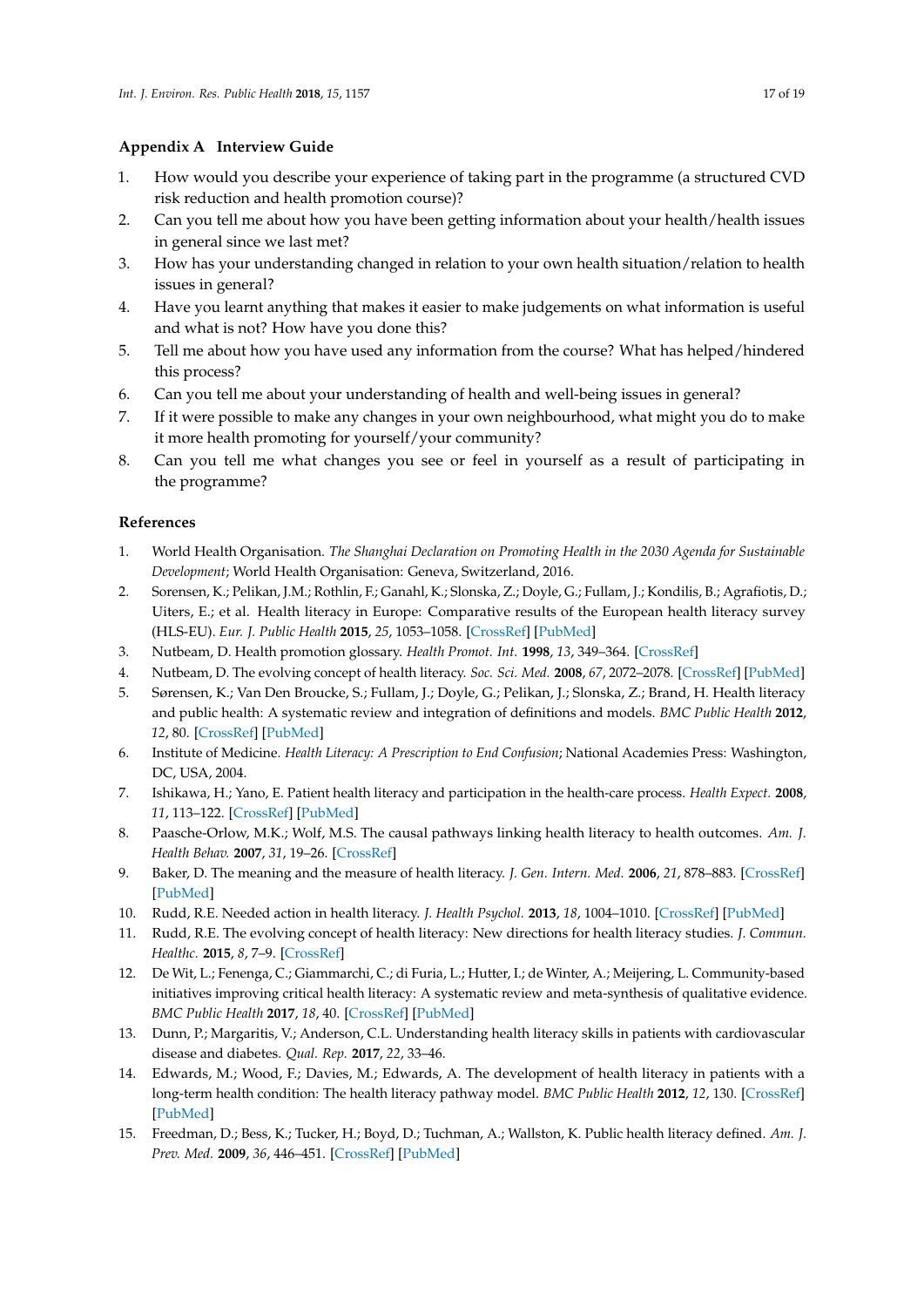- <span id="page-18-0"></span>16. Rowlands, G.; Shaw, A.; Jaswal, S.; Smith, S.; Harpham, T. Health literacy and the social determinants of health: A qualitative model from adult learners. *Health Promot. Int.* **2017**, *32*, 130–138. [\[CrossRef\]](http://dx.doi.org/10.1093/heapro/dav093) [\[PubMed\]](http://www.ncbi.nlm.nih.gov/pubmed/28180257)
- <span id="page-18-1"></span>17. Muscat, D.M.; Morony, S.; Smith, S.K.; Shepherd, H.L.; Dhillon, H.M.; Hayen, A.; Trevena, L.; Luxford, K.; Nutbeam, D.; McCaffery, K.J. Qualitative insights into the experience of teaching shared decision making within adult education health literacy programmes for lower-literacy learners. *Health Expect.* **2017**, *20*, 1393–1400. [\[CrossRef\]](http://dx.doi.org/10.1111/hex.12580) [\[PubMed\]](http://www.ncbi.nlm.nih.gov/pubmed/28678433)
- <span id="page-18-2"></span>18. Muscat, D.M.; Smith, S.; Dhillon, H.M.; Morony, S.; Davis, E.L.; Luxford, K.; Shepherd, H.L.; Hayen, A.; Comings, J.; Nutbeam, D.; et al. Incorporating health literacy in education for socially disadvantaged adults: An Australian feasibility study. *Int. J. Equity Health* **2016**, *15*, 84. [\[CrossRef\]](http://dx.doi.org/10.1186/s12939-016-0373-1) [\[PubMed\]](http://www.ncbi.nlm.nih.gov/pubmed/27259476)
- <span id="page-18-3"></span>19. Mancuso, J.M. Impact of health literacy and patient trust on glycemic control in an urban USA population. *Nurs. Health Sci.* **2010**, *12*, 94–104. [\[CrossRef\]](http://dx.doi.org/10.1111/j.1442-2018.2009.00506.x) [\[PubMed\]](http://www.ncbi.nlm.nih.gov/pubmed/20487332)
- <span id="page-18-4"></span>20. Centers for Disease Control and Prevention. What is Health Literacy? 2016. Available online: [https:](https://www.cdc.gov/healthliteracy/learn/index.html) [//www.cdc.gov/healthliteracy/learn/index.html](https://www.cdc.gov/healthliteracy/learn/index.html) (accessed on 15 December 2017).
- <span id="page-18-5"></span>21. HLS-EU Consortium. *Comparative Report of Health Literacy in Eight EU Member States*; The European Health Literacy Survey; HLS-EU; HLS-EU Consortium: Maastricht, The Netherlands, 2012.
- <span id="page-18-6"></span>22. McKenna, V.B.; Sixsmith, J.; Barry, M.M. The relevance of context in understanding health literacy skills: Findings from a qualitative study. *Health Expect.* **2017**, *20*, 1049–1060. [\[CrossRef\]](http://dx.doi.org/10.1111/hex.12547) [\[PubMed\]](http://www.ncbi.nlm.nih.gov/pubmed/28402013)
- <span id="page-18-7"></span>23. Creswell, J. *Qualitative Inquiry & Research Design: Choosing Among Five Approaches*; SAGE: Los Angeles, CA, USA, 2013.
- <span id="page-18-8"></span>24. Gibson, I.; Flaherty, G.; Cormican, S.; Jone, J.; Keirns, C.; Walsh, A.M.; Costelleo, C.; Windle, J.; Connolly, S.; Crowley, J. Translating guidelines to practice: Findings from a multidisciplinary preventive cardiology programme in the west of Ireland. *Eur. J. Prev. Cardiol.* **2014**, *21*, 366–376. [\[CrossRef\]](http://dx.doi.org/10.1177/2047487313498831) [\[PubMed\]](http://www.ncbi.nlm.nih.gov/pubmed/23884981)
- <span id="page-18-9"></span>25. Connolly, S.; Holden, A.; Turner, E.; Fiumicelli, G.; Stevenson, J.; Hunjan, M.; Mead, A.; Kotseva, K.; Jennings, C.S.; Jones, J.; et al. MyAction: An innovative approach to the prevention of cardiovascular disease in the community. *Br. J. Cardiol.* **2011**, *18*, 171–176.
- <span id="page-18-10"></span>26. Doyle, G.; Cafferkey, K.; Fullam, J. *The European Health Literacy Survey: Results from Ireland*; UCD: Dublin, Ireland, 2012.
- <span id="page-18-11"></span>27. Central Statistics Office. *This Is Ireland: Highlights from Census 2011, Part 2*; Stationary Office: Dublin, Ireland, 2012.
- <span id="page-18-12"></span>28. Health Service Executive. Medical Cards. Available online: [https://www.hse.ie/eng/cards-schemes/](https://www.hse.ie/eng/cards-schemes/medical-card/) [medical-card/](https://www.hse.ie/eng/cards-schemes/medical-card/) (accessed on 16 January 2018).
- <span id="page-18-13"></span>29. Department of Public Expenditure and Reform. *General Medical Services Scheme*; Irish Government Economic and Evaluation Service: Dublin, Ireland, 2016.
- <span id="page-18-14"></span>30. Murray, S.A.; Kendall, M.; Carduff, E.; Worth, A.; Harris, F.M.; Lloyd, A.; Cavers, D.; Grant, L.; Sheikh, A. Use of serial qualitative interviews to understand patients' evolving experiences and needs. *BMJ* **2009**, *339*, b3702. [\[CrossRef\]](http://dx.doi.org/10.1136/bmj.b3702) [\[PubMed\]](http://www.ncbi.nlm.nih.gov/pubmed/19786485)
- 31. Hermanowicz, J.C. The longitudinal qualitative interview. *Qual. Sociol.* **2013**, *36*, 189–208. [\[CrossRef\]](http://dx.doi.org/10.1007/s11133-013-9247-7)
- <span id="page-18-15"></span>32. Calman, L.; Brunton, L.; Molassiotis, A. Developing longitudinal qualitative designs: Lessons learned and recommendations for health services research. *BMC Med. Res. Methodol.* **2013**, *13*, 14. [\[CrossRef\]](http://dx.doi.org/10.1186/1471-2288-13-14) [\[PubMed\]](http://www.ncbi.nlm.nih.gov/pubmed/23388075)
- <span id="page-18-16"></span>33. Saldana, J. *Longitudinal Qualitative Research: Analyzing Change through Time*; AltaMira Press: Walnut Creek, CA, USA, 2003.
- <span id="page-18-17"></span>34. Guba, E.G. Criteria for assessing trustworthiness of naturalistic inquiries. *Educ. Commun. Technol. A J. Theory Res. Dev.* **1981**, *29*, 75–91.
- 35. Maxwell, J.A. Understanding and validity in qualitative research. *Harvard Educ. Rev.* **1992**, *62*, 279–300. [\[CrossRef\]](http://dx.doi.org/10.17763/haer.62.3.8323320856251826)
- <span id="page-18-18"></span>36. Creswell, J.W.; Miller, D.L. Determining validity in qualitative inquiry. *Theory Pract.* **2000**, *39*, 124–130. [\[CrossRef\]](http://dx.doi.org/10.1207/s15430421tip3903_2)
- <span id="page-18-19"></span>37. Braun, V.; Clarke, V. Using thematic analysis in psychology. *Qual. Res. Psychol.* **2006**, *3*, 77–101. [\[CrossRef\]](http://dx.doi.org/10.1191/1478088706qp063oa)
- <span id="page-18-20"></span>38. Carduff, E.; Murray, S.A.; Kendall, M. Methodological developments in qualitative longitudinal research: The advantages and challenges of regular telephone contact with participants in a qualitative longitudinal interview study. *BMC Res. Notes* **2015**, *8*, 142. [\[CrossRef\]](http://dx.doi.org/10.1186/s13104-015-1107-y) [\[PubMed\]](http://www.ncbi.nlm.nih.gov/pubmed/25886625)
- <span id="page-18-21"></span>39. Neale, B.; Flowerdew, J. Time, texture and childhood: The contours of longitudinal qualitative research. *Int. J. Soc. Res. Methodol.* **2003**, *6*, 189–199. [\[CrossRef\]](http://dx.doi.org/10.1080/1364557032000091798)